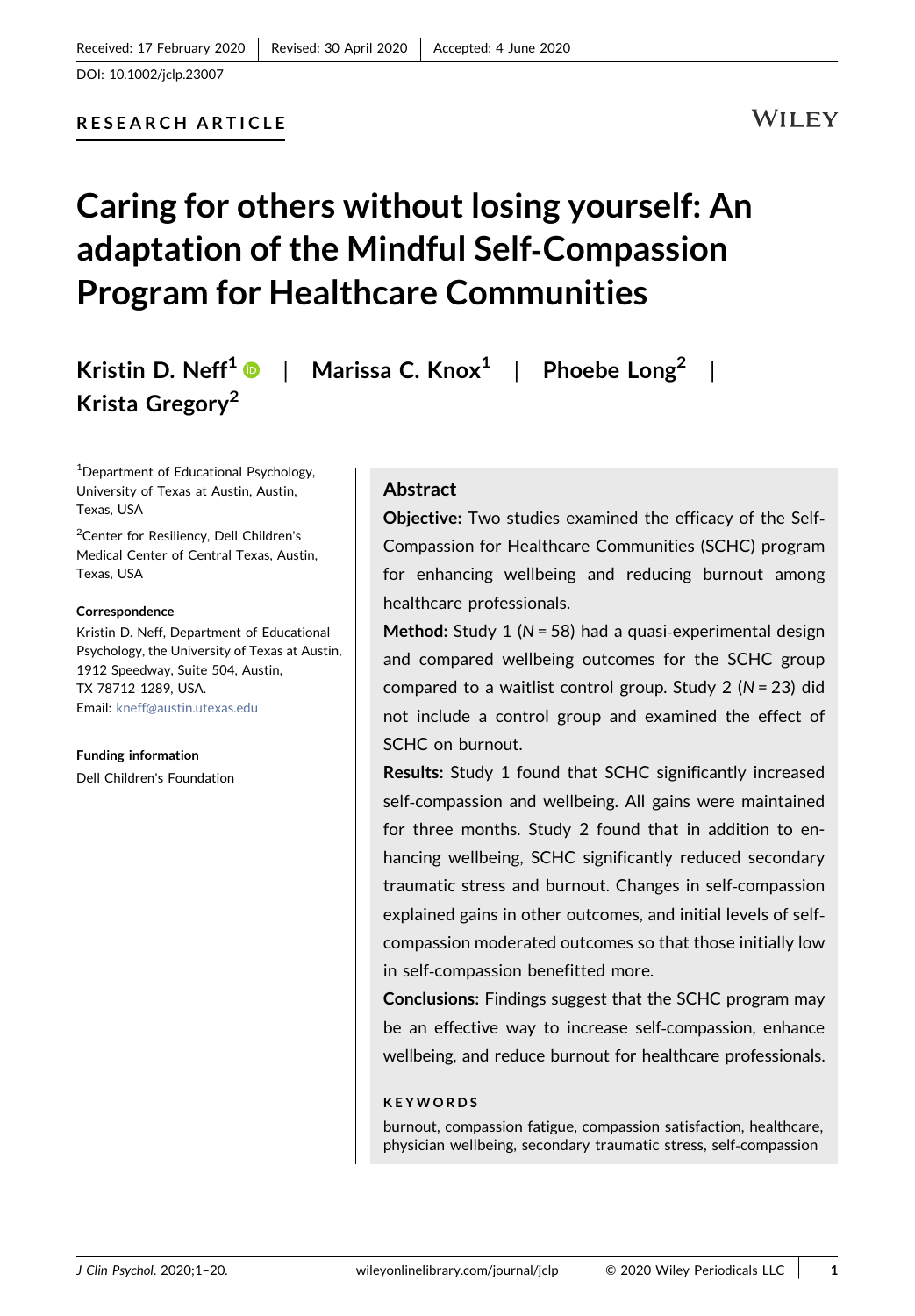### 1 | INTRODUCTION

Healthcare professionals (HCPs) work to keep people well; yet, paradoxically, their own wellness is adversely affected by the intense demands of the job. As documented in a recent report by the National Academy of Medicine (National Academies of Medicine, [2019\)](#page-18-0), extensive changes in how the healthcare system functions have put pressure on HCPs to handle increasing workloads, challenging technologies, and greater expectations of efficiency and production at the expense of patient care and personal and professional values. The lack of supportive resources for HCPs in the face of accumulating job demands contributes to chronic work stress, poor mental health, and burnout (National Academies of Medicine, [2019\)](#page-18-0). In fact, the risk of burnout is twice as high in the healthcare community as it is for the general U.S. population after controlling for work and other factors (Shanafelt et al., [2012](#page-19-0)). HCPs are at risk for maladaptive coping strategies such as alcohol or substance abuse (Jackson, Shanafelt, Hasan, Satele, & Dyrbye, [2016](#page-17-0); Salvagioni et al., [2017\)](#page-19-1), and are at greater risk of heart disease, fatigue, digestive and respiratory issues, insomnia, and hospitalization for mental disorders because of their chronic stress (Salvagioni et al., [2017\)](#page-19-1). Furthermore, the consequences of work‐related stress and burnout extend beyond HCPs' physical and mental health and into patient care and safety, organizational productivity, and the cost of healthcare for American society at large (Han et al., [2019](#page-17-1); Panagioti et al., [2018](#page-18-1); West, Dyrbye, & Shanafelt, [2018\)](#page-19-2). For this reason, there is an urgent need to find efficient ways to reduce burnout and enhance resilience among HCPs.

Another challenge facing HCPs is the emotional exhaustion of caring for patients first identified by Figley ([1995\)](#page-17-2) as "compassion fatigue." Although this phenomenon is very real, scholars have recently pointed out that the term is somewhat misleading (Hofmeyer, Kennedy, & Taylor, [2019;](#page-17-3) Sinclair, Raffin‐Bouchal, Venturato, Mijovic‐Kondejewski, & Smith‐MacDonald, [2017](#page-19-3)). Instead, empathy fatigue or empathic distress may be a more appropriate way to describe the emotional drain that results from empathizing with patients who are in severe psychological or physical pain (Hofmeyer et al. [2019](#page-17-3); Klimecki & Singer, [2012\)](#page-18-2). When HCPs empathize with patients' distress, to some extent it is felt and experienced as their own (Singer & Klimecki, [2014](#page-19-4)). In fact, neuroimaging studies show that empathizing with the pain of others activates the same parts of the brain involved in the self's pain processing (Klimecki, Leiberg, Ricard, & Singer, [2014\)](#page-18-3). In contrast, having compassion towards another who is in pain activates parts of the brain associated with reward, affiliation, and protection from stress (Klimecki et al., [2014](#page-18-3)). This is because instead of one's awareness becoming absorbed by the other's distress, a caring perspective is adopted. By becoming compassionately aware of the other's pain without getting lost in it, its harmful effects are reduced. Moreover, the feelings of care and connection generated by compassion are positive and fulfilling rather than draining (Goetz, Keltner, & Simon-Thomas, [2010\)](#page-17-4). Thus, though empathy for others' distress can be fatiguing, compassion is not, and can actually serve as a buffer against empathy fatigue (Klimecki & Singer, [2012\)](#page-18-2).

Many HCPs enter the field of healthcare with personal and professional values of altruism, compassion, and care for others. Despite their natural inclination to be compassionate, some experience a decline in compassion satisfaction (Sprang, Clark, & Whitt-Woosley, [2007](#page-19-5)). Compassion satisfaction refers to the fulfillment derived from doing effective and meaningful work that benefits others (Stamm, [2010\)](#page-19-6). Compassion satisfaction supports HCPs' wellbeing at work and at home. For example, in a study of trauma nurses, greater compassion satisfaction was related to having a strong support system, adaptive coping strategies, and maintaining positive relationships with coworkers (Hinderer et al., [2014\)](#page-17-5). Without compassion satisfaction, HCPs may lose motivation and experience increased stress, secondary traumatic stress, depression, and burnout (Smart et al., [2014;](#page-19-7) Sorenson, Bolick, Wright, & Hamilton, [2016\)](#page-19-8).

Self-compassion could be a valuable resource for HCPs struggling with the demands of their work (Raab, [2014](#page-18-4)). Self‐compassion is a healthy way of relating to oneself when faced with difficulties including feelings of inadequacy and general life stressors. According to Neff [\(2003a,](#page-18-5) [2003b\)](#page-18-6) self‐compassion rests on three main pillars: Self‐kindness, common humanity, and mindfulness. Self‐kindness entails treating oneself with warmth, respect, and care. Rather than harshly judging oneself for personal limitations or flaws, the self is offered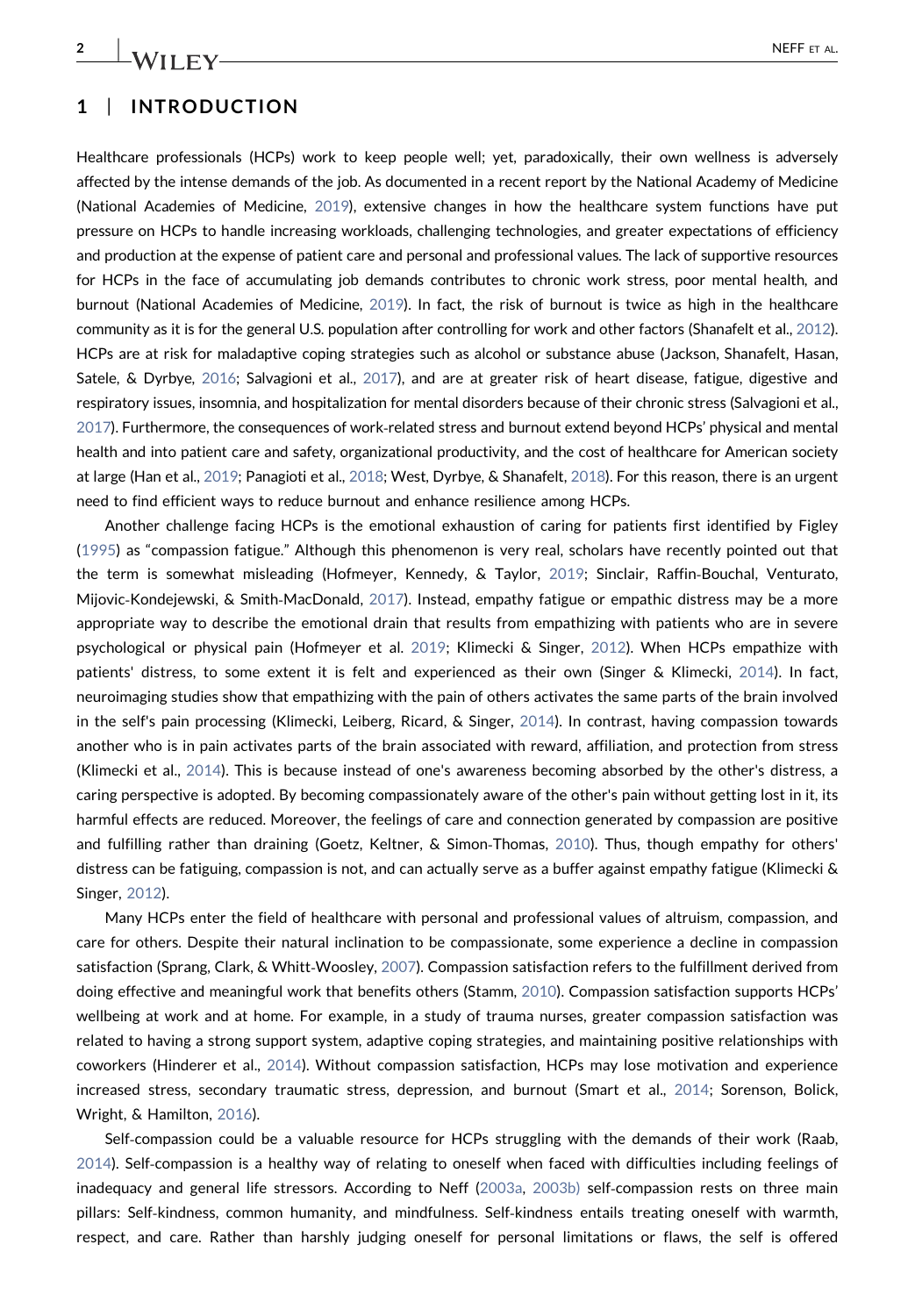unconditional acceptance and support. Self‐kindness also involves actively soothing and comforting oneself in moments of distress. Common humanity involves an acknowledgment of the shared human experience, understanding that being human inherently includes the experience of pain, imperfection, and difficulty. Rather than feeling isolated by one's difficulties—egocentrically feeling as if "I" am alone in my struggles—one takes an expanded and more interconnected perspective when considering personal imperfections and challenges. Mindfulness entails a clear and balanced awareness of one's present moment experience of suffering, without exaggerating negative aspects of oneself or one's life experience (a process that is termed "over‐identification").

An extensive body of research demonstrates that self‐compassion is linked to psychological wellbeing (see Germer & Neff, [2019](#page-17-6) for a review). One meta‐analysis (MacBeth & Gumley, [2012](#page-18-7)) found a large effect size when examining the inverse relationship between self‐compassion and depression, anxiety, and stress. Moreover, self‐compassion is directly associated with psychological strengths such as happiness, optimism, and wisdom (Hollis‐Walker & Colosimo, [2011](#page-17-7); Neff, Rude, & Kirkpatrick, [2007\)](#page-18-8). Self‐compassion also greatly enhances resilience and coping. For example, studies show that combat veterans with more self-compassion have better functioning in daily life (Dahm et al., [2015](#page-17-8)), are less likely to attempt suicide (Rabon et al., [2019\)](#page-19-9) or develop posttraumatic stress disorder (Hiraoka et al., [2015](#page-17-9)). Similar findings have been obtained for individuals encountering challenges such as chronic illness (Sirois, Molnar, & Hirsch, [2015](#page-19-10)), divorce (Sbarra, Smith, & Mehl, [2012](#page-19-11)), or raising a special‐needs child (Neff & Faso, [2015](#page-18-9)). Self‐compassion provides individuals with internal emotional support, helping them to meet stressful situations without being overwhelmed (Sirois, [2015](#page-19-12); Terry, Leary, Mehta, & Henderson, [2013\)](#page-19-13).

Self‐compassion is a potentially important skill for HCPs because it offers a way of holding the distress experienced in healthcare settings with kindness, connection, and presence, providing protection against caregiver fatigue and burnout (Raab, [2014](#page-18-4)). Research indicates that medical trainees and pediatric residents with higher levels of self‐ compassion are more likely to have confidence in their ability to provide calm, compassionate care to others (Kemper et al., [2019;](#page-18-10) Olson & Kemper, [2014](#page-18-11)). Self‐compassionate physicians report greater work engagement, less emotional and physical exhaustion, and greater satisfaction with professional life (Babenko, Mosewich, Lee, & Koppula, [2019](#page-16-0)). Self‐compassionate HCPs report less stress and sleep disturbance as well as greater resilience and mental health (Kemper et al., [2019,](#page-18-10) [2020;](#page-18-12) Kemper, Mo, & Khayat, [2015](#page-18-13)). Importantly, self‐compassion is associated with higher compassion satisfaction and lower levels of burnout (Duarte, Pinto-Gouveia, & Cruz, [2016](#page-17-10); Gracia-Gracia, & Oliván-Blázquez, [2017\)](#page-17-11), suggesting it may be a valuable resource for HCPs.

It should be noted that there is an important difference between self-compassion and self-care. Self-care is commonly advocated to help prevent burnout among HCPs (e.g., Kravits, McAllister‐Black, Grant, & Kirk, [2010](#page-18-14); Skovholt & Trotter‐Mathison, [2014\)](#page-19-14), and involves behaviors such as exercise, healthy eating, listening to music, creating art, spending quality time with friends, and so on (Cook‐Cottone, [2015](#page-17-12); Hernandez, [2009](#page-17-13); Kravits et al., [2010](#page-18-14)). Although self‐care activities are beneficial (Alkema, Linton, & Davies, [2008](#page-16-1); Salloum, Kondrat, Johnco, & Olson, [2015\)](#page-19-15) they have one major limitation—they typically happen off the job. When HCPs are suffering because they are empathically resonating with a patients' distress, they cannot simply leave to practice yoga or get a massage. Although self‐compassionate individuals are more likely to engage in healthy self‐care activities (e.g., Ferrari, Dal Cin, & Steele, [2017](#page-17-14); Terry et al., [2013](#page-19-13)), self‐compassion is actually practiced in the moment pain arises. HCPs can give themselves compassion for the feelings of stress, fatigue, and empathetic distress they experience while professionally caring for others, providing protection against its deleterious effects. Thus, self‐compassion has the potential to offer HCPs more than self-care alone.

Fortunately, self‐compassion is a skill that can be taught and developed with practice. A recent meta‐analysis of 27 randomized controlled trials of self‐compassion interventions (Ferrari et al., [2019\)](#page-17-15) demonstrated not only large increases in self‐compassion but reductions in psychopathology with medium to large effect sizes. Germer and Neff ([2019](#page-17-6)) have developed an 8‐week training program called Mindful Self‐Compassion (MSC) that helps individuals develop greater compassion for self and others, while also enhancing mindfulness as a foundation for self-compassion. A randomized controlled trial conducted by Neff and Germer [\(2013\)](#page-18-15) found that participation in MSC led to significant increases in self‐compassion, mindfulness, compassion for others, and life satisfaction, and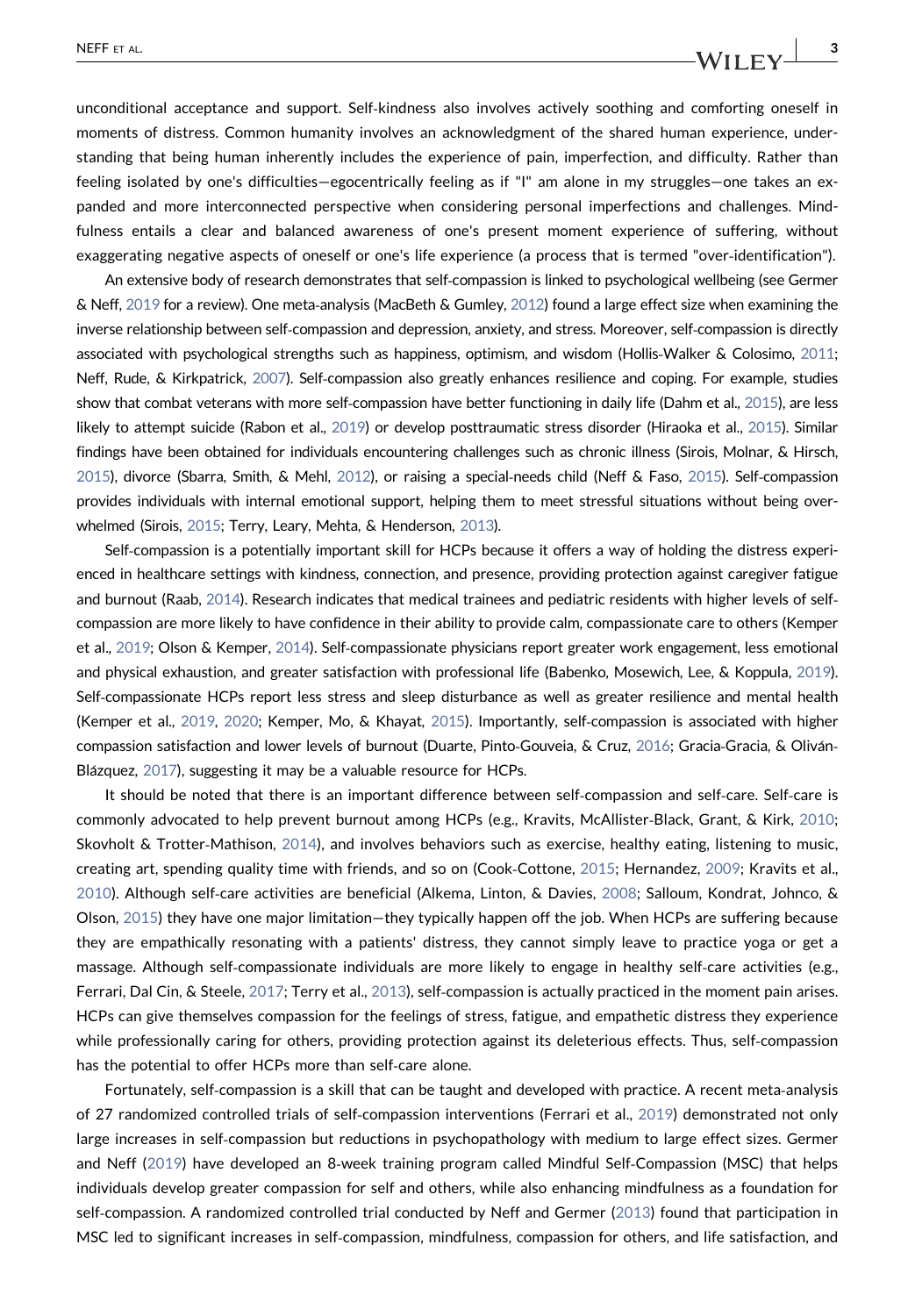decreases in depression, anxiety, stress, and emotional avoidance. All gains were maintained at 6‐months and 1‐ year follow-up, suggesting that the skills learned in MSC are sustained over time. Another randomized controlled trial with diabetes patients (Friis, Johnson, Cutfield, & Consedine, [2016\)](#page-17-16) found that MSC participants not only experienced reduced depression and diabetes-related distress, but they also had clinically meaningful reductions in blood sugar levels, suggesting benefits for physical and psychological wellbeing.

So far, there is limited research on self‐compassion training for HCPs. One exception is a pilot study conducted by Delaney [\(2018\)](#page-17-17) who examined the efficacy of the 8‐week MSC program with a small sample of nurses. Results indicated that participants had significant increases in self‐compassion and mindfulness after participating in the program, greater resilience and compassion satisfaction, and less burnout and secondary trauma. Qualitative data indicated that nurses responded well to the program. They reported feeling more accepting and positive, less self‐ critical and stressed, and more able to cope with work demands. Other intervention programs such as Mindfulness‐ Based Stress Reduction (MBSR; Birnie, Speca, & Carlson, [2010](#page-16-2); S. L. Shapiro, Astin, Bishop, & Cordova, [2005](#page-19-16)) and Compassion Cultivating Training (CCT; Scarlet, Altmeyer, Knier, & Harpin, [2017\)](#page-19-17) have also been shown to increase self-compassion in HCPs and to yield beneficial effects.

All of these intervention programs, however—including MSC—have limited utility in healthcare settings because they are time‐intensive, involving training sessions of 2–3 hrs/week held over the course of eight weeks. They also typically involve home practice outside the training sessions for 20 or 30 min a day. Given that the time pressure demands of working in healthcare are central to the burnout and stress experienced by HCPs, the time commitment required by these programs might unintentionally increase stress. Also, these programs typically involve meditation training. Meditation is a valuable tool for developing focus, deepening concentration and increasing physical and mental wellness (Baer, [2003\)](#page-16-3). However, some HCPs might be resistant to meditation not only due to time constraints but also for religious or cultural reasons (Schmidt, [2016\)](#page-19-18). What appears to be most needed are easy, practical self‐compassion tools that HCPs can use on the job to help them deal with their stress.

Neff and Germer ([2013\)](#page-18-15) found that informal practices such as putting one's hand on one's heart and speaking kindly to oneself in times of struggle were just as impactful in learning self‐compassion as a formal meditation, suggesting that meditation is not necessary to learn the skill. In fact, one informal practice taught in MSC is particularly designed for caregivers (Germer & Neff, [2019\)](#page-17-6). Called "Compassion with Equanimity," the practice involves first evoking phrases designed to remind caregivers that they can try to help others but aren't in complete control of the outcomes. This provides a sense of perspective and calm to caregiving interactions. Then the breath is used as a metaphoric vehicle for compassion. On the inbreath caregivers imagine that they are breathing in compassion for themselves, validating the difficulty they are experiencing due to empathic pain and other stressors, and giving themselves kindness and emotional support. On the outbreath they imagine that they are breathing out compassion to the person they are caring for, validating the pain of the other and emanating concern for their wellbeing. Caregivers are advised that they can focus more on the inbreath or outbreath as needed at the moment. The practice is designed to be applied in actual caregiving contexts. Because of the utility of informal self‐compassion practices such as these for HCPs, we decided to develop a brief adaptation of the MSC program without meditation that can be used in healthcare settings, called Self‐Compassion for Healthcare Communities (SCHC).

We included "communities" in the title of the program because HCPs work within interdisciplinary teams and the coping mechanisms of an individual affect an entire team. We developed the SCHC adaptation over the course of 3 years with multiple cohorts of HCPs working in a large Southwestern children's medical hospital. The original 8‐week program with 2.5‐hr weekly sessions and a half‐day retreat was adapted to a 6‐week program with 1‐hr weekly sessions. Food was provided at sessions, which occurred at lunchtime so that HCPs would not need to take extra time out of their busy day to practice this most basic form of self‐care. SCHC was specifically informed by the needs, values, and context of HCPs. Though the key principles of the MSC program were retained (Germer & Neff, [2019](#page-17-6)), the organization, flow, and framing of the exercises were modified to better fit HCPs' time constraints. Rather than asking HCPs to practice at home in addition to attending weekly sessions, the invitation was for them to practice self‐compassion while working, in moments of difficulty as they arise.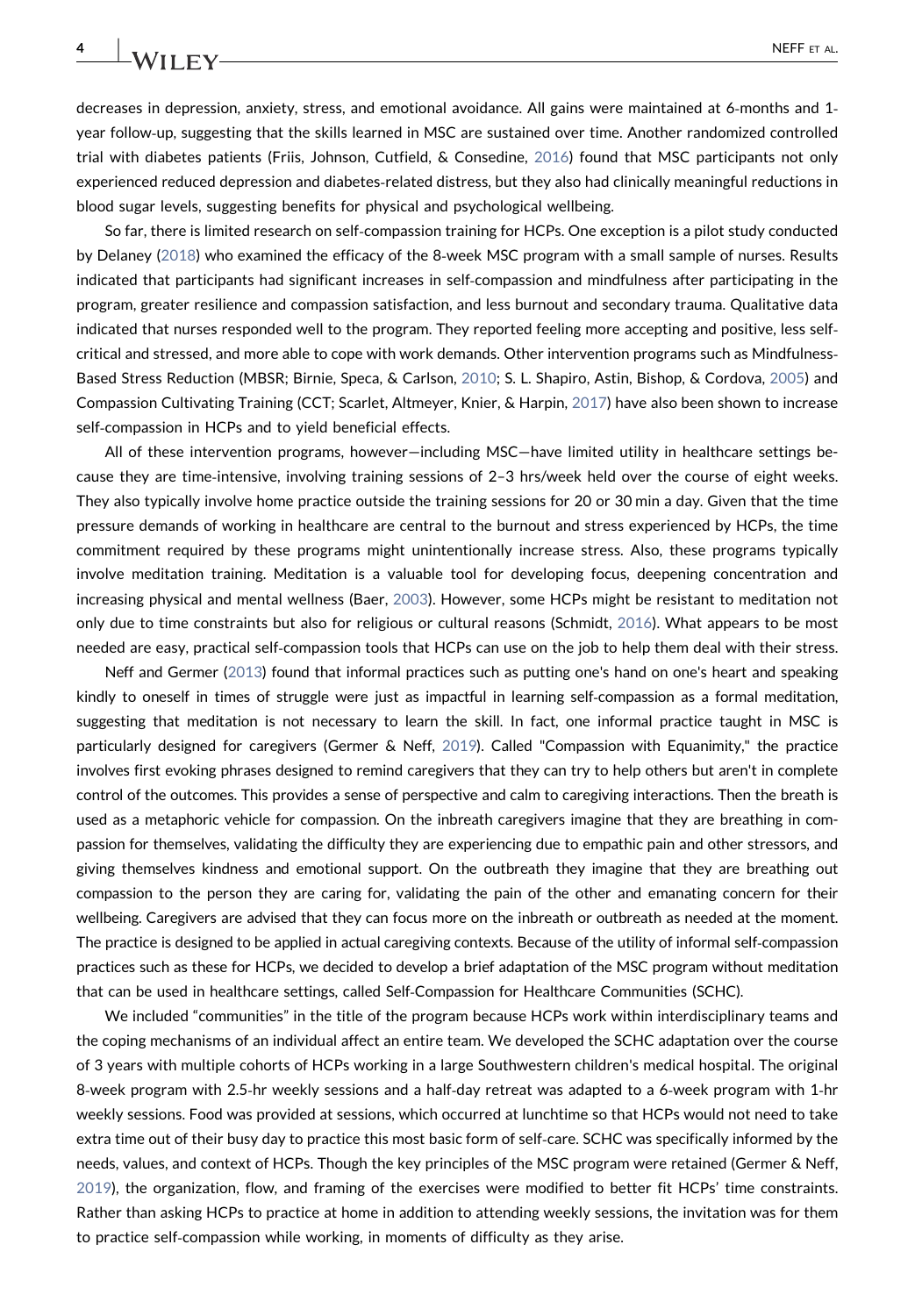SCHC also used language that was reflective of HCPs' experiences. For instance, instead of using the word

"suffering" as is typical in MSC, we used words like "difficulty," "struggle," or "stress." In pilot testing, we found that the word "suffering" for HCPs was seen as more appropriate to describe the experience of patients and their families, and did not easily translate to personal distress. It was a priority to present HCPs with information that could be absorbed in a way that made sense to them and to provide practical and accessible exercises that could be easily integrated into daily work‐life.

### 2 | STUDY 1

Our first study examined the efficacy of the SCHC program for HCPs as measured by the change in self‐ compassion, mindfulness, and compassion for others. We also examined participants' wellbeing in terms of depression, anxiety, and stress. To determine if the program enhanced the HCPs' ability to enjoy their jobs, we measured compassion satisfaction. As a measure of burnout, we examined the levels of personal distress experienced by HCPs, given that empathic distress is a key marker of empathy fatigue (Singer & Klimecki, [2014\)](#page-19-4).

Study 1 had a quasi‐experimental design, involving an intervention and waitlist control group. In consideration of HCPs' complicated schedules, we decided not to randomly assign participants to groups. Rather, we recruited participants for the study and then allowed them to choose between two broad time periods to take the course, with the first cohort serving as the intervention group and the second as waitlist controls. We hypothesized that compared to waitlist controls, participants who took the SCHC course would exhibit greater increases in self‐ compassion, mindfulness, compassion to others, wellbeing and compassion satisfaction, as well as decreases in personal distress. We also collected 3‐month follow‐up data from the intervention group to determine if gains would be maintained over time.

To ensure that changes in the program were in fact due to increased self‐compassion, we examined whether changes in self‐compassion predicted change in the other outcomes. We also explored whether or not pre‐existing levels of self‐compassion moderated the efficacy of the program. Past research has shown that individuals who are very hard on themselves are more likely to benefit from self‐compassion training (Kelly, Zuroff, Foa, & Gilbert, [2010](#page-18-16)). Therefore, we expected that HCPs with lower levels of self‐compassion initially might especially benefit from learning a more caring way of self‐relating.

### 2.1 | Methods

#### 2.1.1 | Participants

Participants were recruited from a large children's hospital in an urban setting in the Southwestern United States. A total of 58 people participated in the study, with 25 intervention participants and 33 people in the waitlist group. One intervention participant attended only a single session of the program and did not complete any posttest measures. The other 24 intervention participants attended at least four of six sessions and completed the posttest surveys at 2‐weeks and 3‐months follow‐up. Two waitlist participants did not complete the posttest survey. This means that the attrition rate was 4% for intervention participants and 6% for the waitlist control group. Since the completion of data collection, 18 participants in the waitlist control group have taken the SCHC training. Demographic characteristics were as follows: 86% female, M age = 42.95 (range 28–65), 64% White, 16% Latino, 16% Asian American, and 5% other ethnicities. Various HCP occupations were represented: 40% were nurses, 21% were physicians (e.g., MDs, residents), 7% were social workers, 14% were in ancillary services (e.g., laboratory, pharmacy, imaging, administration, and chaplaincy), 10% were in therapeutic services (e.g., physical therapy and occupational therapy), and 9% held other positions.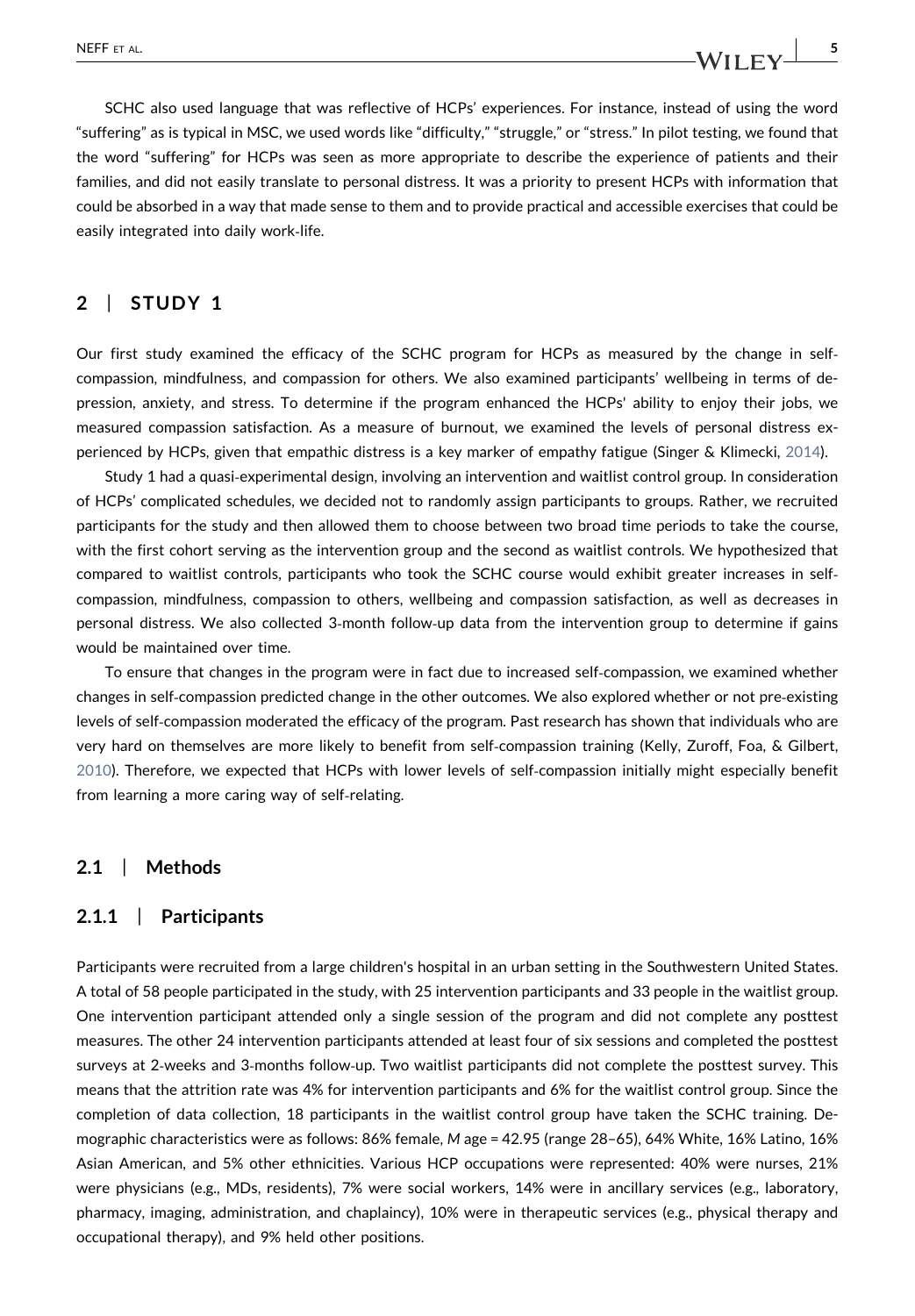### 2.1.2 | Procedure

Appropriate IRB approval was obtained for this study. HCPs were informed of the study via emails, word of mouth, and flyers. The flyers that were distributed around the hospital advertised training to prevent burnout and included a picture of a male doctor who looked stressed. Given that these types of interventions tend to draw more women than men (Germer & Neff, [2019](#page-17-6)), and given that the majority of HCPs in the hospital were women, we wanted to maximize the chances that men would sign up. Most inquiries were received from women, however. Although data was not collected on why people who inquired did not participate, it appeared that scheduling issues were the biggest barrier. No incentives were offered for participation other than lunch. Participants were asked if they could make one of two times offered for SCHC in the spring or else if they would prefer to take SCHC in the fall, being informed that all participants needed to complete study surveys in the spring. The intervention participants met in two SCHC groups in the spring, consisting of 14 and 11 participants each. Participants in the waitlist group were offered the intervention in fall after all data collection was complete. Baseline and posttest measures were completed online through Qualtrics 2 weeks before and 2 weeks after the program, as well as 3 months later for the intervention group only. Although we attempted to collect follow-up data for the control group, we discovered they were actively reading about self‐compassion and learning practices from their colleagues, meaning they could no longer serve as neutral controls.

### 2.1.3 | Measures

#### Self‐compassion

Self‐compassion was measured using the 26‐item Self‐Compassion Scale (Neff, [2003a\)](#page-18-5), which assesses six different components of self‐compassion: Self‐Kindness (e.g., "I try to be understanding and patient toward aspects of my personality I don't like"), reduced Self‐Judgment (e.g., "I'm disapproving and judgmental about my own flaws and inadequacies"), Common Humanity (e.g., "I try to see my failings as part of the human condition"), reduced Isolation (e.g., "When I think about my inadequacies it tends to make me feel more separate and cut off from the rest of the world"), Mindfulness (e.g., "When something painful happens I try to take a balanced view of the situation"), and reduced Over‐identification (e.g., "When I'm feeling down I tend to obsess and fixate on everything that's wrong"). Responses are given on a 5‐point scale ranging from 1 (almost never) to 5 (almost always). Scores for negative items representing uncompassionate self‐responding were reverse‐coded to indicate their absence. To calculate a total self-compassion score, a grand mean of all six subscales was taken. Reliability was  $\alpha$  = .94 at both pretest and posttest.

#### Mindfulness

Mindfulness was measured using the Cognitive and Affective Mindfulness Scale—Revised (Feldman, Hayes, Kumar, Greeson, & Laurenceau, [2007](#page-17-18)). This scale examines the degree to which people can pay attention to and accept their experiences. Responses to items such as "I can accept the things I cannot change" and "It's easy for me to keep track of my thoughts and feelings" are provided on a scale of 1 (rarely) to 4 (almost always). Items were averaged for a total score. Reliability was  $\alpha$  = .81 at both pretest and posttest.

#### Compassion

Participants completed the 5‐item Santa Clara Brief Compassion scale (Hwang, Plante, & Lackey, [2008](#page-17-19)). Item examples include "When I hear about someone (a stranger) going through a difficult time, I feel a great deal of compassion for him or her" and "I often have tender feelings toward people (strangers) when they seem to be in need." Responses were provided on a scale of 1 (not at all true of me) to 7 (very true of me) and averaged for a total score. Reliability was  $\alpha$  = .80 at pretest and  $\alpha$  = .85 at posttest.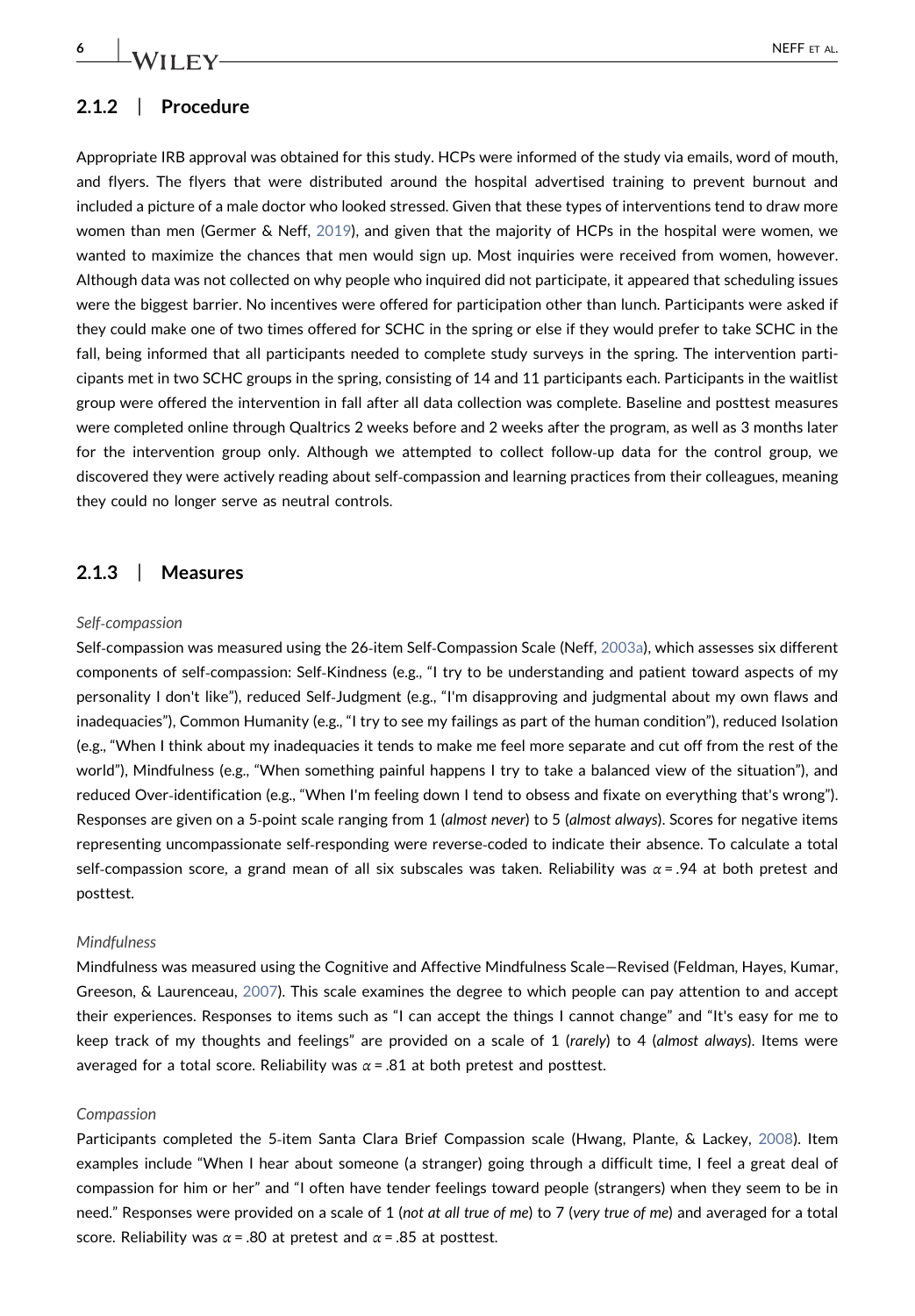#### Wellbeing

The Depression, Anxiety, and Stress Scale (Lovibond & Lovibond, [1995\)](#page-18-17) measured symptoms experienced over the past week on a scale of 0 (never) to 3 (almost always). Item examples include "I couldn't seem to experience any positive feeling at all" (depression); "I experience trembling (e.g., in the hands; anxiety); and "I found it hard to wind down" (stress). Subscale items were summed for a total score in each category. Reliability for depression was α = .80 at pretest and α = .78 at posttest; anxiety was α = .67 at pretest and α = .66 at posttest; stress was α = .77 at pretest and  $\alpha$  = .80 at posttest.

#### Compassion satisfaction

Participants received the 10‐item compassion satisfaction subscale of the Professional Quality of Life Scale (Stamm, [2010](#page-19-6)), which examines the degree to which people feel fulfilled by their job in a helping profession (e.g., "I feel invigorated after working with those I help.") Responses are provided on a scale of 1 (never) to 5 (very often), and items were averaged for a total score. Reliability was  $\alpha = .91$  at both pretest and posttest.

#### Personal distress

We utilized the personal distress subscale from the Interpersonal Reactivity Index (Davis, [1980](#page-17-20)). Sample items include "I tend to lose control during emergencies" and "When I see someone who badly needs help in an emergency, I go to pieces." Responses are given on a scale of 1 (does not describe me well) to 5 (describes me very well). Items were averaged for a total score. Reliability was  $\alpha = .67$  at pretest and  $\alpha = .80$  at posttest.

### 2.1.4 | Analyses

We used linear mixed models using the R package "afex" (Singmann, Bolker, Westfall, & Aust, [2018\)](#page-19-0) to examine pre to post changes in outcomes over the course of the study. Linear mixed models allowed us to use an intention‐to‐ treat approach by including all participants in the analyses, rather than listwise deletion, which removes participants with incomplete data due to attrition. This approach provides more reliable estimates and maximizes power (McCoy, [2017\)](#page-18-18). Because the study was quasi‐experimental and not randomized, we felt it was important to conduct analyses of change within each group given that we couldn't be absolutely certain there were no differences between the groups based on when they decided to take the intervention. We expected to find significant changes for the intervention group but not the waitlist group. We also conducted between‐group analyses, however, to determine if taking the intervention yielded greater gains than simply setting the intention to take the intervention in the future. We compared outcomes at posttest to 3‐months follow‐up for the intervention group to determine if changes were maintained over time. With a sample of 58 and  $\alpha$  set at .05, this study had 80% power to detect an interaction effect of .38 (Faul, Erdfelder, Lang, & Buchner, [2007\)](#page-17-21). Effect sizes were interpreted according to Cohen [\(1988](#page-16-4)), with effect sizes below .50 considered small, between .50 and .80 as medium, and above .80 as large.

### 2.1.5 | Intervention

This was an official adaptation of the MSC program, and its development was coordinated with and authorized by the nonprofit Center for Mindful Self‐Compassion [\(www.CenterforMSC.org\)](http://www.CenterforMSC.org). To develop the intervention, we first conducted a series of pilot tests led by an experienced MSC instructor. Our initial protocol consisted of four 1.5‐hr sessions held over 4 weeks. Although participants were generally happy with the contents of the program, we received feedback from participants and the instructor that the program felt rushed. Therefore, we altered the protocol so that the 6 hr of content was delivered in six 1‐hr sessions, giving participants a longer time span in which to digest what they had learned and to integrate it into their lives.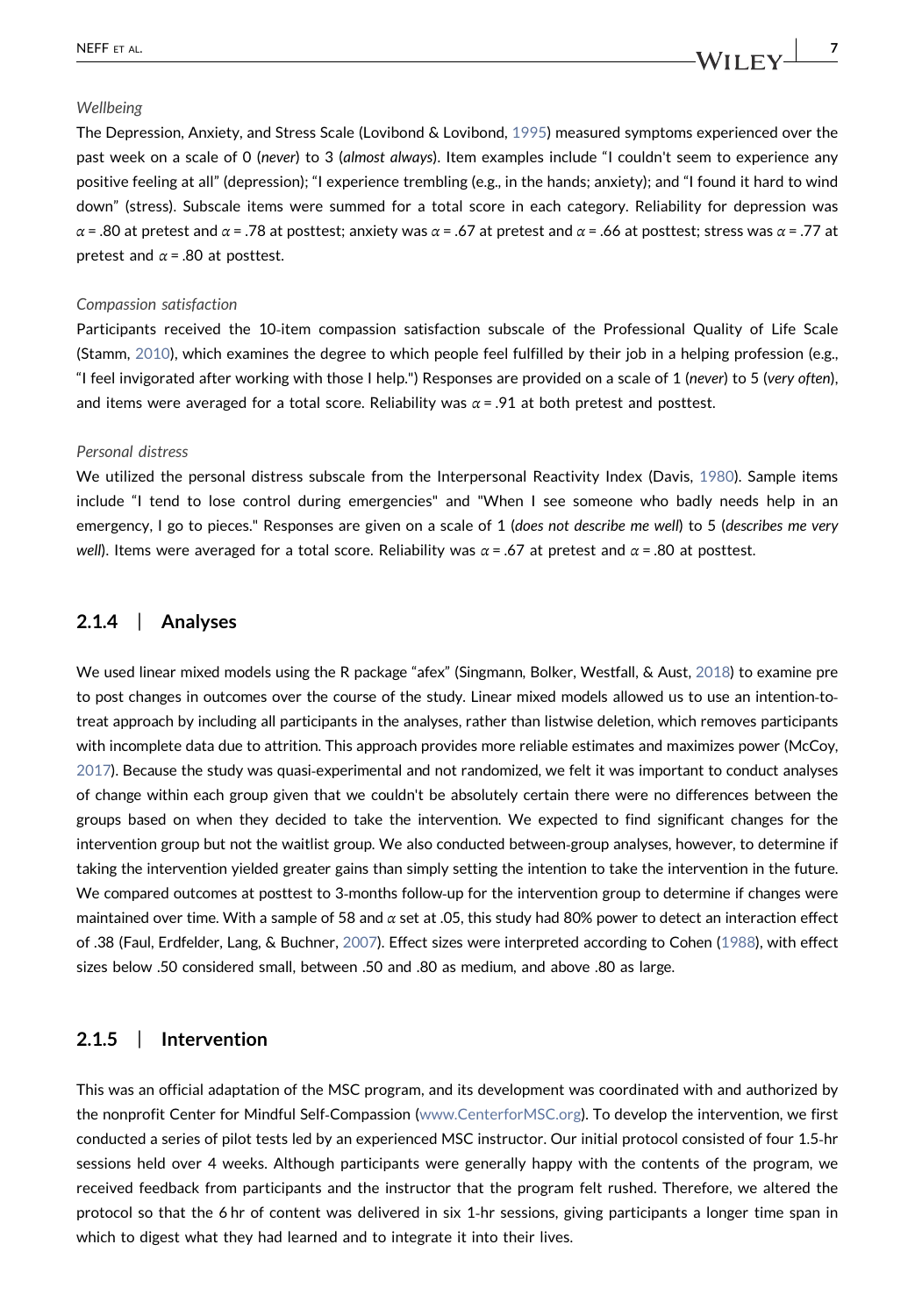The finalized SCHC program examined in this study was led by two trained Mindful Self‐Compassion instructors. In each session, there were opportunities for participants to discuss practicing outside of class, then the instructors presented the topic of the day and guided participants through various exercises. Emails reminding participants of what they learned in the previous session were sent between each session. In Session 1, participants were introduced to the concept of self‐compassion and research on the topic dispelling common misgivings about self‐compassion (e.g., it makes you weak or complacent). Session 2 introduced self‐compassion practices such as supportive touch or using self-talk to evoke the three components of self-compassion in moments of difficulty. It also introduced mindfulness practices that could be used to ground oneself when distressed. Session 3 focused on motivating oneself with compassion rather than self‐criticism. Session 4 provided strategies for dealing with difficult emotions. Session 5 discussed the topic of caregiving fatigue and taught the practice "Compassion with Equanimity." Finally, session 6 focused participants on their core values as caregivers and provided information on the continued practice.

### 2.2 | Results and discussion

Preliminary analyses were conducted on the data to identify outliers by examining residuals with a Cook's distance score above 2, which were then removed for final analyses (Bollen & Jackman, [1985](#page-16-5)). No more than one outlier was removed per analysis.

Table [1](#page-7-0) presents the means and standard errors of all outcomes at pretest, posttest, and 3-months follow-up for the SCHC group. Note that means are estimated marginal means that include the full intention-to-treat sample. It also presents percentage change from pretest to posttest. Table [2](#page-8-0) presents the same information for the waitlist control group. First, we assessed whether there were significant differences at pretest between the intervention and waitlist group on any study variables, and none were found (all ps > .05). Next, we analyzed changes within each group from pretest to posttest using estimated marginal means. The SCHC intervention group reported significant increases in self‐compassion and mindfulness. These findings suggest that despite its brief format SCHC was able to teach the basic skills associated with the MSC program. SCHC participants also reported significant

|                         | <b>Pretest</b> | <b>Posttest</b> | <b>Pre/Post</b> | <b>Pre/Post</b>      | 3 Months   | Post/3 Months |
|-------------------------|----------------|-----------------|-----------------|----------------------|------------|---------------|
| Outcome                 | M(SE)          | M(SE)           | % Change        | t Statistic          | M(SE)      | t Statistic   |
| Self-compassion         | 3.01(0.14)     | 3.48(0.14)      | 16              | $4.44*$              | 3.61(0.12) | 1.57          |
| <b>Mindfulness</b>      | 2.68(0.08)     | 2.87(0.08)      | 07              | $2.47*$              | 2.91(0.08) | 0.57          |
| Compassion              | 5.12(0.21)     | 5.37(0.21)      | 05              | $1.86***$            | 5.43(0.18) | 0.41          |
| Compassion satisfaction | 4.08(0.11)     | 4.36(0.11)      | 07              | $3.64***$            | 4.15(0.11) | $-1.87$       |
| Depression <sup>a</sup> | 3.92(0.49)     | 2.71(0.50)      | $-31$           | $-2.28$ <sup>*</sup> | 3.17(0.47) | 0.68          |
| Anxiety <sup>a</sup>    | 2.57(0.44)     | 2.06(0.44)      | $-20$           | $-1.38$              | 2.08(0.38) | 0.12          |
| <b>Stress</b>           | 7.12(0.63)     | 4.84(0.64)      | $-32$           | $-3.81*$             | 5.21(0.56) | $-0.62$       |
| Personal distress       | 1.98(0.11)     | 1.92(0.11)      | $-03$           | $-0.78$              | 1.87(0.11) | $-0.59$       |

<span id="page-7-0"></span>TABLE 1 Study 1: SCHC group (n = 25) outcome means and standard errors

Abbreviation: SCHC, Self‐Compassion for Healthcare Communities.

<span id="page-7-4"></span>aOne outlier removed for analysis.

<span id="page-7-1"></span>\*p ≤ .05.

<span id="page-7-3"></span> $*$ \**p* ≤ .001.

<span id="page-7-2"></span> $***p < .07$ .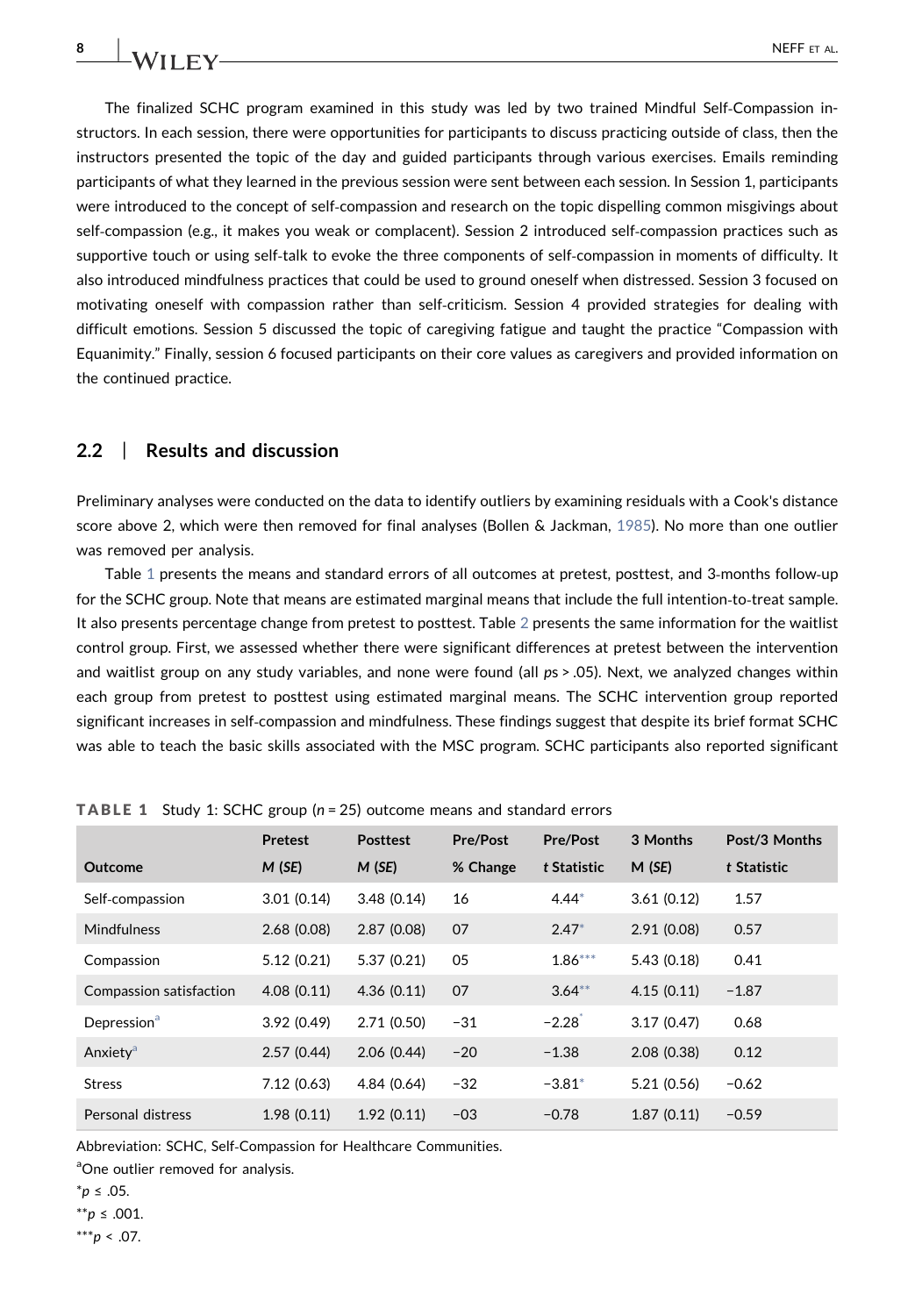|                                      | <b>Pretest</b> | <b>Posttest</b> | <b>Pre/Post</b> | <b>Pre/Post</b> |
|--------------------------------------|----------------|-----------------|-----------------|-----------------|
| Outcome                              | M(SE)          | M(SE)           | % Change        | t Statistic     |
| Self-compassion                      | 3.19(0.12)     | 3.23(0.12)      | 01              | 0.44            |
| Mindfulness                          | 2.83(0.07)     | 2.83(0.08)      | 00              | 0.02            |
| Compassion <sup>a</sup>              | 5.36(0.19)     | 5.39(0.19)      | 01              | 0.56            |
| Compassion satisfaction <sup>a</sup> | 4.30(0.10)     | 4.33(0.10)      | 01              | 0.37            |
| Depression                           | 2.97(0.43)     | 2.69(0.45)      | $-09$           | $-0.59$         |
| Anxiety                              | 2.61(0.39)     | 2.14(0.41)      | $-18$           | $-1.27$         |
| <b>Stress</b>                        | 5.82(0.55)     | 6.18(0.57)      | 06              | 0.67            |
| Personal distress                    | 1.92(0.10)     | 1.90(0.10)      | $-01$           | $-0.32$         |

<span id="page-8-0"></span>**TABLE 2** Study 1: Waitlist group ( $n = 33$ ) outcome means and standard error

Note: All ps > .05.

<span id="page-8-2"></span>aOne outlier removed from analysis.

increases in compassion satisfaction and a decrease in stress and depression, key factors involved in caregiver fatigue. The significance of changes in compassion for others ( $p = .068$ ) was marginal, meaning that findings approached but did not meet statistical significance using the standard value of p ≤ .05. Changes in anxiety  $(p = .174)$  and personal distress  $(p = .439)$  were not significant. We also assessed whether or not gains for the intervention participants were maintained at 3‐months follow‐up. There were no significant differences between posttest and follow‐up, suggesting that the skills gained in SCHC were not lost over time.

For the waitlist control group (see Table [2](#page-8-0)), no significant changes were observed on any measures from pretest to posttest, suggesting that effects were not simply due to the commitment to learn about self‐compassion.

To compare changes in outcomes between groups, time and group were used as fixed effects in our linear mixed model, whereas participants were used as random effects (intercepts and slopes). Time included two‐factor levels—preintervention and postintervention—and the group included two‐factor levels—intervention and waitlist control. The p values for fixed effects were calculated with the Kenward‐Roger estimation (Judd, Westfall, & Kenny, [2012](#page-17-22)).

The results are presented in Table [3](#page-8-1). The interaction of time and group was significant in our models for self‐ compassion, compassion satisfaction, and stress. The intervention group exhibited significantly greater increases in

<span id="page-8-1"></span>

| TABLE 3 Study 1 (N = 58): Results of linear mixed models comparing change in pre with post outcomes between |
|-------------------------------------------------------------------------------------------------------------|
| the intervention and waitlist groups                                                                        |

| Outcome                 | F     | p Value | Cohen's d |
|-------------------------|-------|---------|-----------|
| Self-compassion         | 9.26  | .004    | 0.61      |
| <b>Mindfulness</b>      | 3.47  | .068    | 0.34      |
| Compassion for others   | 1.40  | .241    | 0.15      |
| Compassion satisfaction | 5.89  | .018    | 0.45      |
| Depression              | 1.69  | .199    | 0.13      |
| Anxiety                 | 0.36  | .551    | 0.04      |
| <b>Stress</b>           | 10.75 | .002    | 0.81      |
| Personal distress       | 0.13  | .718    | 0.04      |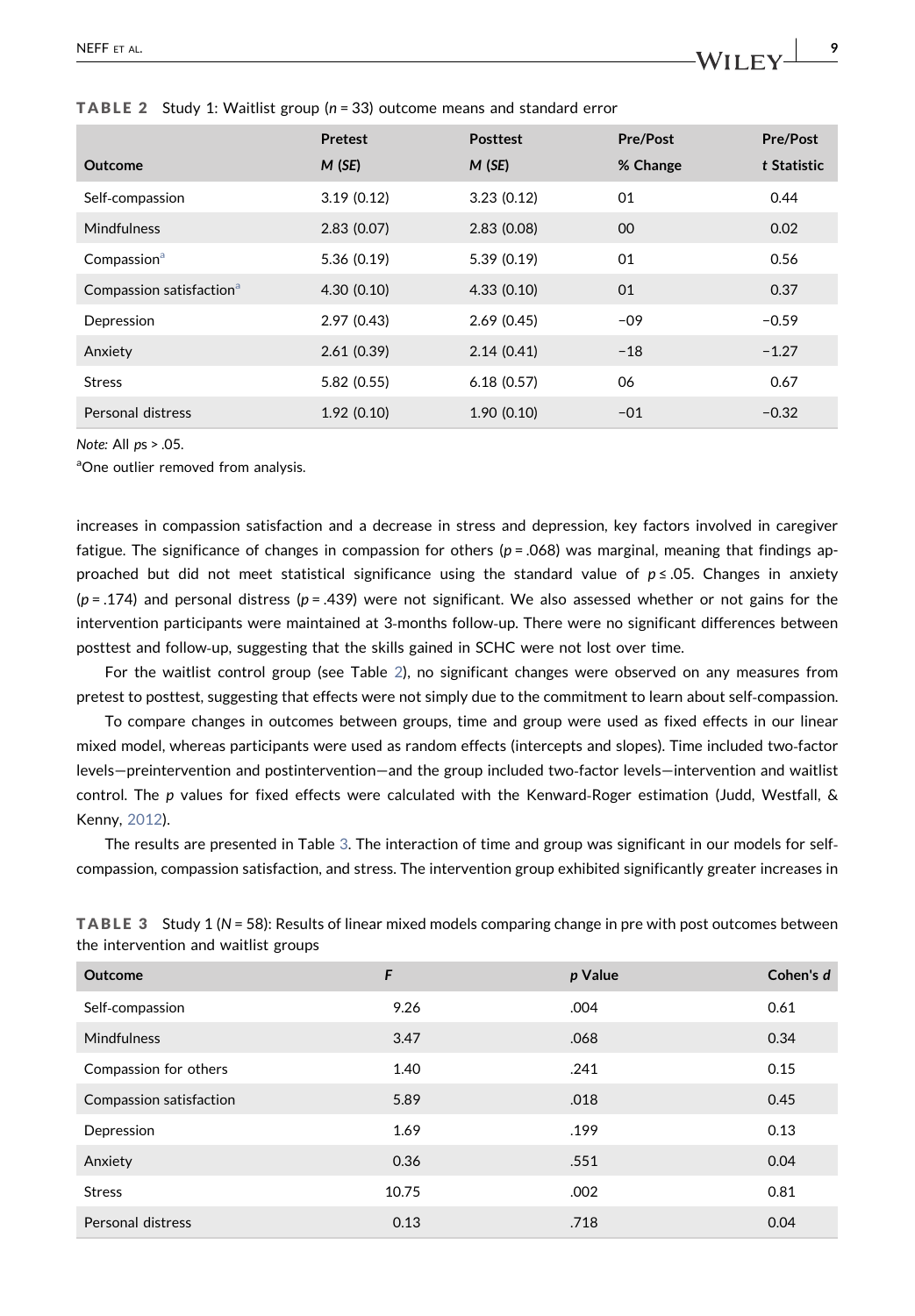self‐compassion (medium effect size) and compassion satisfaction (small effect size), as well as decreases in stress (large effect size), compared to the control group.

Next, we assessed whether gains in self‐compassion observed for intervention participants accounted for changes in other outcomes. We did so by creating standardized difference scores, then regressing changes in outcomes on changes in self‐compassion. As seen in Table [4,](#page-9-0) gains in self‐compassion significantly predicted changes in mindfulness, stress, anxiety, and depression. These findings support the interpretation that self‐ compassion was a key mechanism of intervention effectiveness.

Finally, we looked at whether initial self‐compassion levels would moderate the effect of the intervention on outcomes. To do so, we created an interaction term by multiplying initial self‐compassion scores by 1 (for intervention) or 0 (for control). We then ran a linear regression model, with the interaction term and group assignment as predictors of pre‐post changes in other outcomes. SCHC intervention participants who started out low in self‐ compassion exhibited significantly larger increases in self‐compassion compared to those initially high in self‐ compassion:  $\beta$  = -1.01, t(2,53) = -3.78, p < .05. They also reported larger decreases in depression:  $\beta$  = -1.18, t  $(2,53) = -4.30$ ,  $p < .05$ . All other moderation tests were nonsignificant ( $p > .05$ ). This suggests that the SCHC program may be especially relevant for HCPs who tend to be hard on themselves.

Finally, there were no significant changes observed in personal distress as an outcome of the SCHC program using the personal distress measure of the Davis IRI (Davis, [1980\)](#page-17-20). This measure was not designed for HCPs, however, and may not be an ideal measure of empathic distress for this population. Many items measure distress in emergency situations (e.g., "When I see someone who badly needs help in an emergency, I go to pieces"), which highly trained HCPs are unlikely to endorse. On the basis of the feedback from study participants, we felt that the SCHC program did reduce the fatigue of being a professional caregiver in a way that wasn't fully captured by the particular measure we used in Study 1. For this reason, we decided to conduct a second study using a variety of fatigue and burnout measures.

### $3$  | STUDY 2

One way to conceptualize empathy fatigue is in terms of the secondary traumatic stress experienced by caregivers. People who support or help persons experiencing trauma can experience symptoms similar to those associated with posttraumatic stress disorder: Exhaustion, hypervigilance, avoidance, and numbing (Stamm, [1995\)](#page-19-19). In view of

|                         | $\beta$   | $R^2$ |
|-------------------------|-----------|-------|
| <b>Mindfulness</b>      | $.70*$    | .49   |
| Compassion for others   | $-.17$    | .03   |
| Compassion satisfaction | .14       | .02   |
| <b>Stress</b>           | $-.68*$   | .47   |
| Anxiety                 | $-.49***$ | .24   |
| Depression              | $-.59**$  | .35   |
| Personal distress       | $-.27$    | .08   |

<span id="page-9-0"></span>**TABLE 4** Study 1: Change in outcomes predicted by change in self-compassion for SCHC group ( $n = 25$ )

Abbreviation: SCHC, Self‐Compassion for Healthcare Communities.

<span id="page-9-3"></span>\*\*p ≤ .01.

<span id="page-9-2"></span> $***p$  ≤ .001.

<span id="page-9-1"></span><sup>\*</sup>p ≤ .05.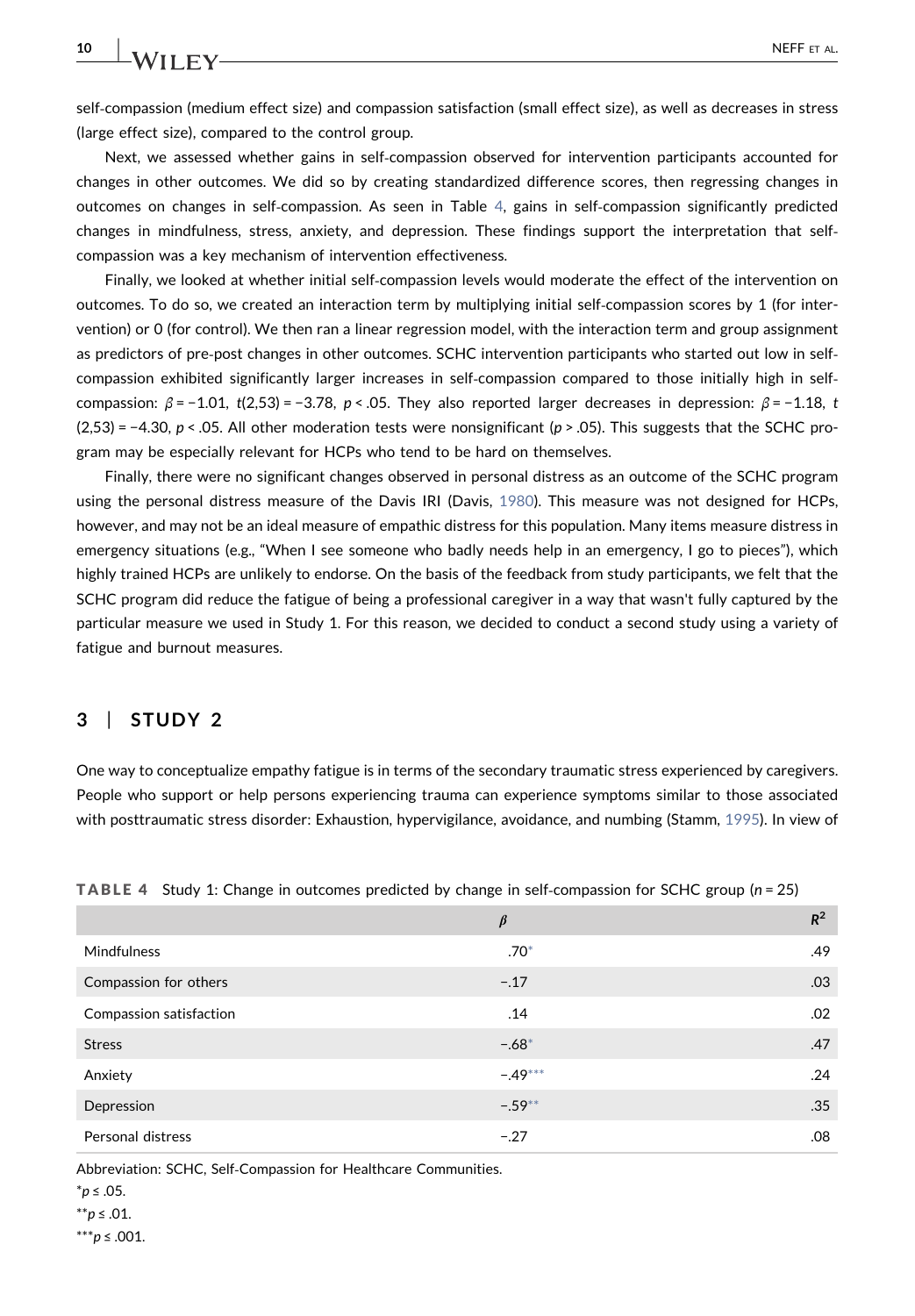HCPs' repeated exposure to both physical and emotional trauma, we felt that a reduction in secondary traumatic stress was likely to be an outcome of learning to be more self‐compassionate. The Professional Quality of Life scale (Stamm, [2010\)](#page-19-6) used in Study 1 not only measures compassion satisfaction, but also secondary traumatic stress and caregiver burnout, so we included all three subscales of this measure in our study. Maslach ([1982\)](#page-18-19) conceptualizes the burnout experienced by HCPs in terms of three main qualities: Prolonged stress rooted in exhaustion (i.e., debilitating sense of physical and emotional fatigue), depersonalization (i.e., disconnection, cynicism, and hostility), and reduced feelings of personal accomplishment (i.e., feeling ineffective in job roles). We, therefore, employed the Maslach Burnout Inventory (Maslach, Jackson, & Leiter, [1996](#page-18-20)) to assess these dimensions of burnout.

We also used a different measure of compassion for others. Study 1 found a marginally significant increase in compassion using the Santa Clara Brief Compassion scale (Hwang et al., [2008](#page-17-19)). This scale specifically focuses on compassion for strangers, however, which may not align with the message of common humanity taught in SCHC. Therefore, we employed a new measure of compassion (Pommier, Neff, & Tóth‐Király, [2020](#page-18-21)) that assessed feelings of common humanity as part of the construct. We hypothesized that participants taking SCHC would report gains in self-compassion, mindfulness, compassion to others, wellbeing, and compassion satisfaction, as well as reductions in symptoms of empathy fatigue and caregiver burnout.

Unfortunately, we were not able to include a control group for Study 2 due to limited administrative resources. Still, a second study provided the opportunity to observe if gains associated with SCHC in Study 1 would be replicated, and to determine if changes in burnout were apparent using more appropriate measures. We also wanted to see if the finding that change in self-compassion explained changes in other outcomes would replicate, and to see if preexisting levels of self‐compassion would once again moderate gains so that those initially low in self-compassion benefitted more from the program.

### 3.1 | Methods

### 3.1.1 | Participants

A total of 23 participants met in a single SCHC group. Two attended three of the six sessions, whereas the remaining attended at least four of the six sessions. All participants completed the pretest and posttest surveys, meaning there was no attrition. Demographic characteristics were as follows: 96% female, M age = 37.57 (range 27–60); 74% White, 17% Latino, 4% Asian American, and 4% other. Participant occupations included 35% in ancillary services; 22% physicians; 17% social workers; 13% in therapeutic services; 9% nurses; 4% other.

### 3.1.2 | Procedure

Appropriate IRB approval was obtained for this study. HCPs were informed of the study via fliers, emails, and word of mouth. Again, no incentives were provided for participation other than lunch. The intervention was led by two trained Mindful Self‐Compassion teachers. Baseline and posttest measures were completed 2‐weeks before and 2‐weeks after the program.

#### 3.1.3 | Measures

#### Self‐compassion

See Study 1 for a description. Reliability was  $\alpha = .89$  at pretest and  $\alpha = .94$  at posttest.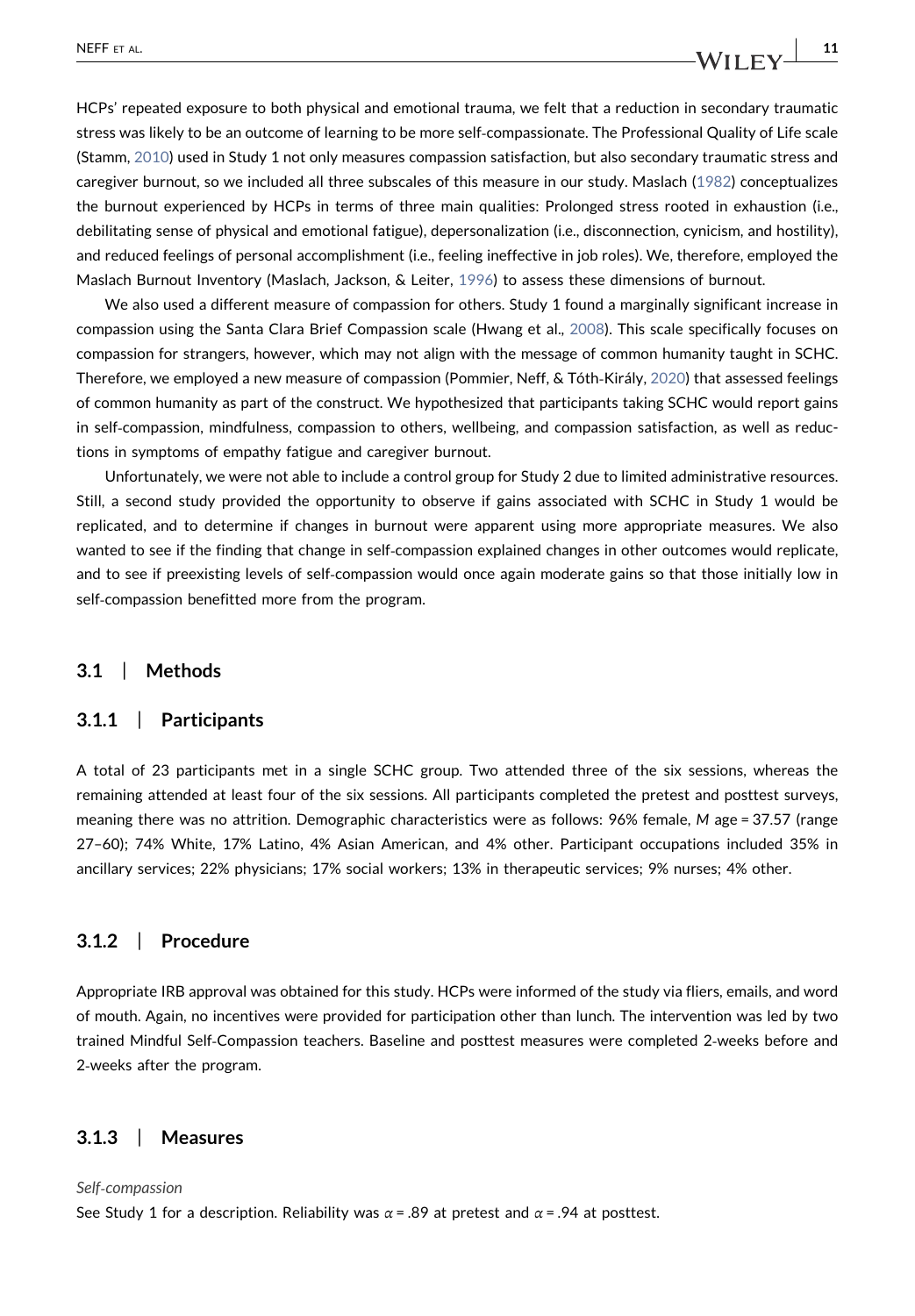

#### Mindfulness

See Study 1 for a description. Reliability was  $\alpha$  = .84 at pretest and posttest.

#### Compassion

The Compassion Scale (Pommier et al., [2020\)](#page-18-21) was given to participants, which includes 16‐items and has a similar structure as the Self‐Compassion Scale (Neff, 2003). Sample items include, "I pay careful attention when other people talk to me about their troubles" and "Despite my differences with others, I know that everyone feels pain just like me." Items are rated on a scale of 1 (almost never) to 5 (almost always). Item responses are averaged; higher scores indicate greater compassion. Reliability was  $\alpha = .78$  at pretest and  $\alpha = .79$  at posttest.

#### Wellbeing

See Study 1 for a description. Reliability for depression was  $\alpha$  = .84 at pretest and  $\alpha$  = .68 at posttest; anxiety was α = .81 at pretest and α = .84 at posttest; stress was α = .67 at pretest and α = .62 at posttest.

#### Compassion satisfaction, burnout, and secondary traumatic stress

The Professional Quality of Life scale (Stamm, [2010\)](#page-19-6) not only measures compassion satisfaction (see Study 1) but also burnout and secondary traumatic stress. The burnout subscale includes items measuring feelings of hopelessness on the job ("I feel trapped by my job as a helper"). The secondary traumatic stress subscale measures one's degree of exposure to others' trauma ("I think that I might have been affected by the traumatic stress of those I help"). Responses are provided on a scale of 1 (never) to 5 (very often). Items within each subscale were averaged for a total score. Reliability for compassion satisfaction was  $\alpha$  = .89 at pretest and posttest; burnout was  $\alpha$  = .82 at pretest and  $\alpha$  = .75 at posttest; secondary traumatic stress was  $\alpha$  = .80 at pretest and  $\alpha$  = .75 at posttest.

### 3.1.4 | Dimensions of burnout

The Maslach Burnout Inventory (Maslach et al., [1996](#page-18-20)) measures three dimensions of burnout: emotional exhaustion (e.g., "I feel burned out from my work"), depersonalization (e.g., "I don't really care what happens to some patients"), and personal accomplishment (e.g., "I have accomplished many worthwhile things in this job"). Responses are given on a scale of 0 (never) to 6 (everyday). Items within each subscale were averaged for a total score. Reliability for emotional exhaustion was  $\alpha$  = .93 at pretest and  $\alpha$  = .87 at posttest; depersonalization was α = .76 at pretest and α = .84 at posttest; personal accomplishment was  $\alpha$  = .87 at pretest and posttest.

#### 3.2 | Results

Residuals were examined in preliminary sensitivity analyses to identify outliers with a Cook's distance score above 2, which were then removed for analyses. No more than one outlier was removed per analysis.

Table [5](#page-12-0) displays the estimated marginal means, standard deviations, and percentage change in outcomes with significant change for the SCHC group at pretest and posttest. Matched-paired  $t$  tests were conducted on the group's pretest and posttest scores. All tests were significant except for depersonalization, which was marginally significant at ( $p = .064$ ) and anxiety, which was nonsignificant ( $p = .758$ ). Results indicate that participants experienced significant gains in self-compassion, mindfulness, and compassion for others, providing additional evidence suggesting that SCHC teaches the core skills associated with MSC training. Participants also experienced enhanced wellbeing in the form of reduced depression and stress. Moreover, HCPs received benefits directly related to caregiver fatigue, increased compassion satisfaction, and feelings of personal accomplishment, as well as significant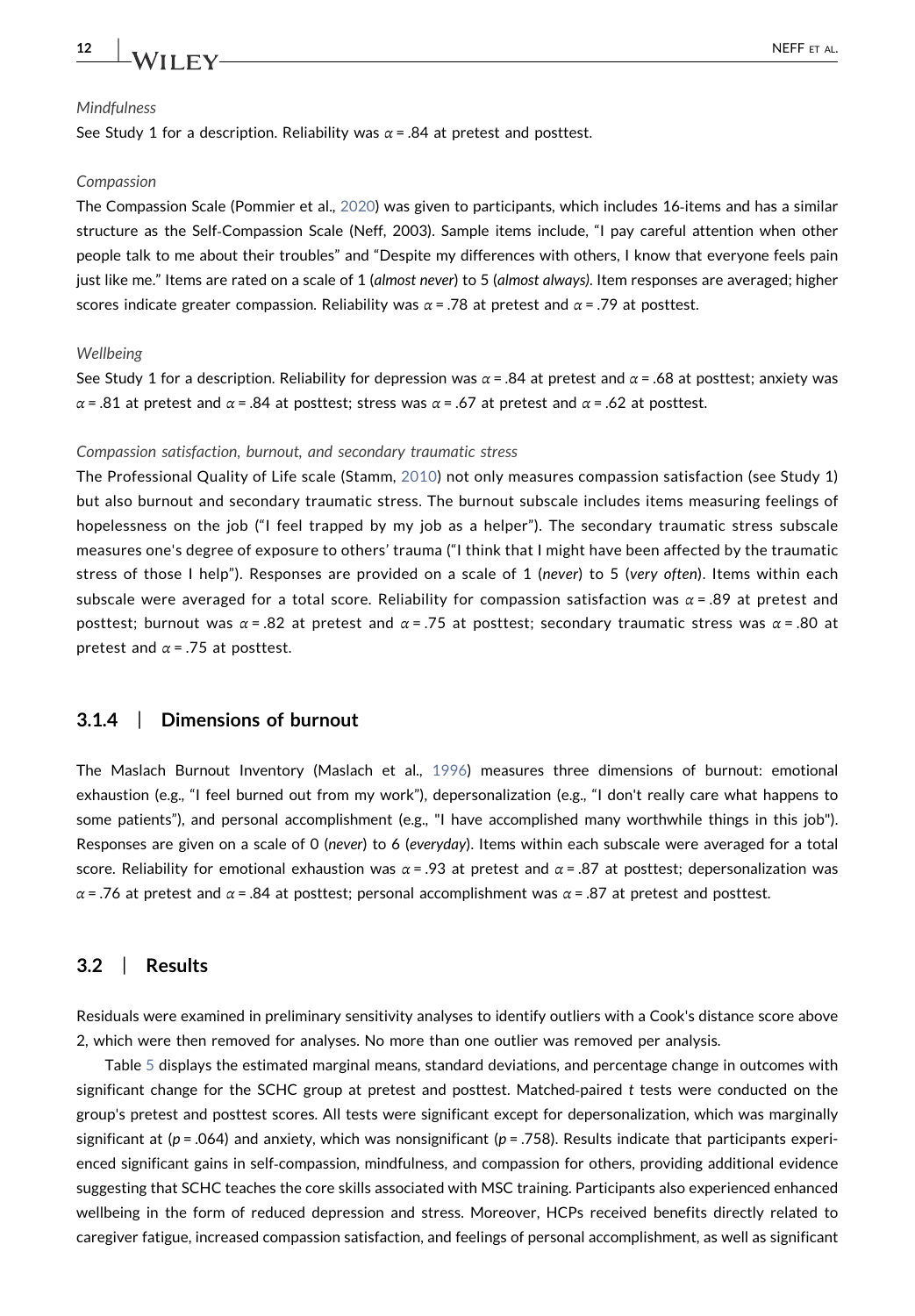<span id="page-12-0"></span>**TABLE 5** Study 2 ( $N = 23$ ): Outcome means, standard deviations, and t statistics

|                            | <b>Pretest</b> | <b>Posttest</b> | Pre/Post | <b>Pre/Post</b> |           |
|----------------------------|----------------|-----------------|----------|-----------------|-----------|
| <b>Outcome</b>             | M(SD)          | M(SD)           | % Change | t Statistic     | Cohen's d |
| Self-compassion            | 3.08(0.52)     | 3.70(0.62)      | 20       | $4.50***$       | 0.94      |
| <b>Mindfulness</b>         | 2.57(0.49)     | 2.84(0.42)      | 11       | $2.91**$        | 0.62      |
| Compassion                 | 4.03 (0.40)    | 4.42 (0.37)     | 10       | $5.71***$       | 1.19      |
| Compassion satisfaction    | 4.08 (0.54)    | 4.33(0.49)      | 06       | $2.83**$        | 0.59      |
| Depression                 | 3.36(2.11)     | 2.27(1.86)      | $-13$    | $-2.06*$        | 0.44      |
| Anxiety                    | 3.32(3.23)     | 3.18(3.35)      | $-04$    | $-0.31$         | 0.07      |
| <b>Stress</b>              | 7.70 (3.01)    | 5.70 (2.42)     | $-26$    | $-2.79**$       | 0.58      |
| <b>Burnout</b>             | 2.48(0.54)     | 2.17(0.39)      | $-14$    | $-3.11***$      | 0.66      |
| Secondary traumatic stress | 2.30(0.49)     | 2.07 (0.39)     | $-26$    | $-3.23**$       | 0.67      |
| Emotional exhaustion       | 27.61 (11.47)  | 23.18 (8.42)    | $-16$    | $-2.11*$        | 0.45      |
| Depersonalization          | 6.74(5.63)     | 5.18(5.27)      | $-23$    | $-2.00***$      | 0.42      |
| Personal accomplishment    | 37.22 (8.71)   | 39.86 (7.72)    | 07       | $2.14*$         | 0.46      |

<span id="page-12-3"></span> $*_{p}$  < .05.

<span id="page-12-4"></span><span id="page-12-1"></span> $***p$  < .001.  $***p < .07$ .

decreases in secondary traumatic stress, burnout, and emotional exhaustion. The majority of effect sizes were medium to large. These findings suggest that SCHC provides a protective buffer against caregiver distress.

Next, outcome difference scores were regressed on self‐compassion difference scores in the same manner as described in Study 1, to determine whether increased self‐compassion seemed to be the explanatory mechanism for the beneficial outcomes associated with the intervention. As can be seen in Table [6,](#page-13-0) gains in self-compassion over the course of the intervention were significantly associated with changes in all outcomes except depression. Once again, this supports the idea that the SCHC program effectively teaches self‐compassion skills for use in daily life that yields relevant benefits for HCPs.

Last, we regressed outcome difference scores on initial levels of self‐compassion to determine if they moderated outcomes. Pre‐intervention self‐compassion scores significantly predicted change in self‐compassion and depersonalization from preintervention to postintervention, such that those who began the intervention with initially lower levels of self-compassion experienced greater gains in self-compassion,  $\beta$  = -.91, t(1,21) = -2.46, p < .05, and greater decreases in depersonalization  $\beta$  = -.90, t(1,21) = -2.42, p < .05. The fact that depersonalization decreased more strongly for those originally low in self-compassion may be because of the sense of common humanity engendered in SCHC, allowing them to feel more connected to patients. Once again, this suggests that HCP who struggled with self-compassion before taking the program got the most out of it.

### 4 | CONCLUSIONS

Overall, results from these two preliminary studies suggest that the SCHC program may be an effective way to teach HCPs to be more self‐compassionate and that this resource may help HCPs cope with job stress in a way that increases wellbeing and reduces empathy fatigue and burnout. Although more research will be needed to confirm

<span id="page-12-2"></span> $*^{*}p$  < .01.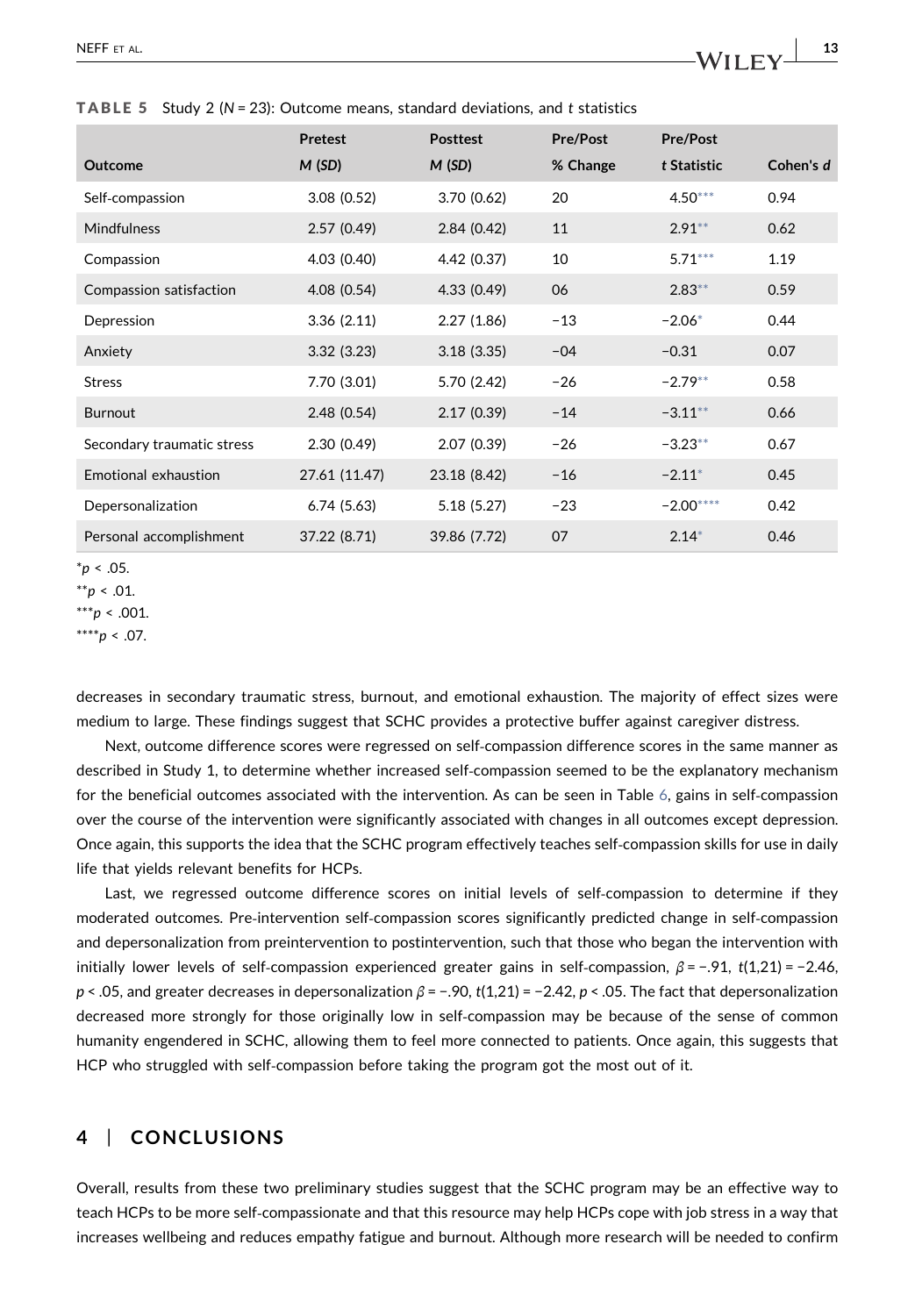| 14<br>$\overline{\phantom{a}}$ | <b>NEFF</b> | ㄱ AL. |  |
|--------------------------------|-------------|-------|--|
|                                |             |       |  |

|                            | $\beta$   | $R^2$ |
|----------------------------|-----------|-------|
| Mindfulness                | $.51***$  | 0.26  |
| Compassion                 | $.55***$  | 0.31  |
| Compassion satisfaction    | $.77*$    | 0.60  |
| <b>Burnout</b>             | $-.63**$  | 0.40  |
| Secondary traumatic stress | $-.49***$ | 0.24  |
| Emotional exhaustion       | $-.45***$ | 0.20  |
| Depersonalization          | $-.65***$ | 0.42  |
| <b>Stress</b>              | $-.64**$  | 0.41  |
| Anxiety                    | $-.41***$ | 0.17  |
| Depression                 | $-.19$    | 0.04  |

<span id="page-13-0"></span>**TABLE 6** Study 2 ( $N = 23$ ): Change in outcomes predicted by change in self-compassion

<span id="page-13-3"></span> $*p < .05$ .

<span id="page-13-2"></span>\*\*p ≤ .01.

<span id="page-13-1"></span>\*\*\*p ≤ .001.

results using more rigorous methodologies and larger sample sizes, initial findings are encouraging. First, it should be noted that the attrition rate was extremely low for those receiving the intervention. Given the extremely busy schedules of HCPs, this speaks to the feasibility and acceptability of the program for participants. Results suggest that SCHC was effective in its primary aim of using a brief intervention to teach self‐compassion to HCPs: In both studies, participants who took the SCHC program experienced significant increases in self‐compassion. Participants also displayed significant gains in compassion for others and mindfulness. Considering that caregivers need to show compassion for their patients and be mindful of their interactions, the program appears to provide HCPs with a range of useful resources. Although other research has demonstrated that self‐compassion, mindfulness, and compassion can be increased among HCPs through 8‐week training programs such as MSC, CCT, or MBSR (Burton, Burgess, Dean, Koutsopoulou, & Hugh-Jones, [2017;](#page-16-6) Delaney, [2018](#page-17-17); Scarlet et al., [2017](#page-19-17)), the fact that significant effects were found after a relatively brief training that did not involve meditation is striking. Results from these studies are hopeful as they suggest these skills can be learned in a format that is more conducive to the time constraints of a healthcare setting.

Participation in the program also appeared to protect the wellbeing of HCPs, in part by reducing stress. Because perceived stress is one of the most important contributing factors to burnout, the large effect size obtained for reductions in stress in Study 1 is notable, although large effect sizes are more common in small samples (Dechartres, Trinquart, Boutron, & Ravaud, [2013](#page-17-23)) and results will need to be confirmed in a larger sample. Depression was also significantly reduced, supporting the idea that giving compassion to one's empathic pain and distress can provide a buffer against its negative effects. The program was not found to directly reduce anxiety in either study. Since anxiety is related to fear of uncertainty, and systemic issues in healthcare (e.g., budget cuts and layoffs) can exacerbate a sense of instability, it may be that it was beyond the scope of the intervention to directly impact HCPs' anxiety. Also, mean levels of anxiety were relatively low to begin with.

The training also significantly increased compassion satisfaction and feelings of personal accomplishment, allowing participants to retain a sense of meaning and value in their work. By helping HCPs to balance compassion for self and others, it may provide them with the resources to give to others in a way that is more personally fulfilling (Tremblay & Messervey, [2011\)](#page-19-20). SCHC also includes exercises designed to give participants opportunities to reflect and realign with their personal and professional values, which appeared to translate into an enriched work‐life (National Academies of Medicine, [2019](#page-18-0)).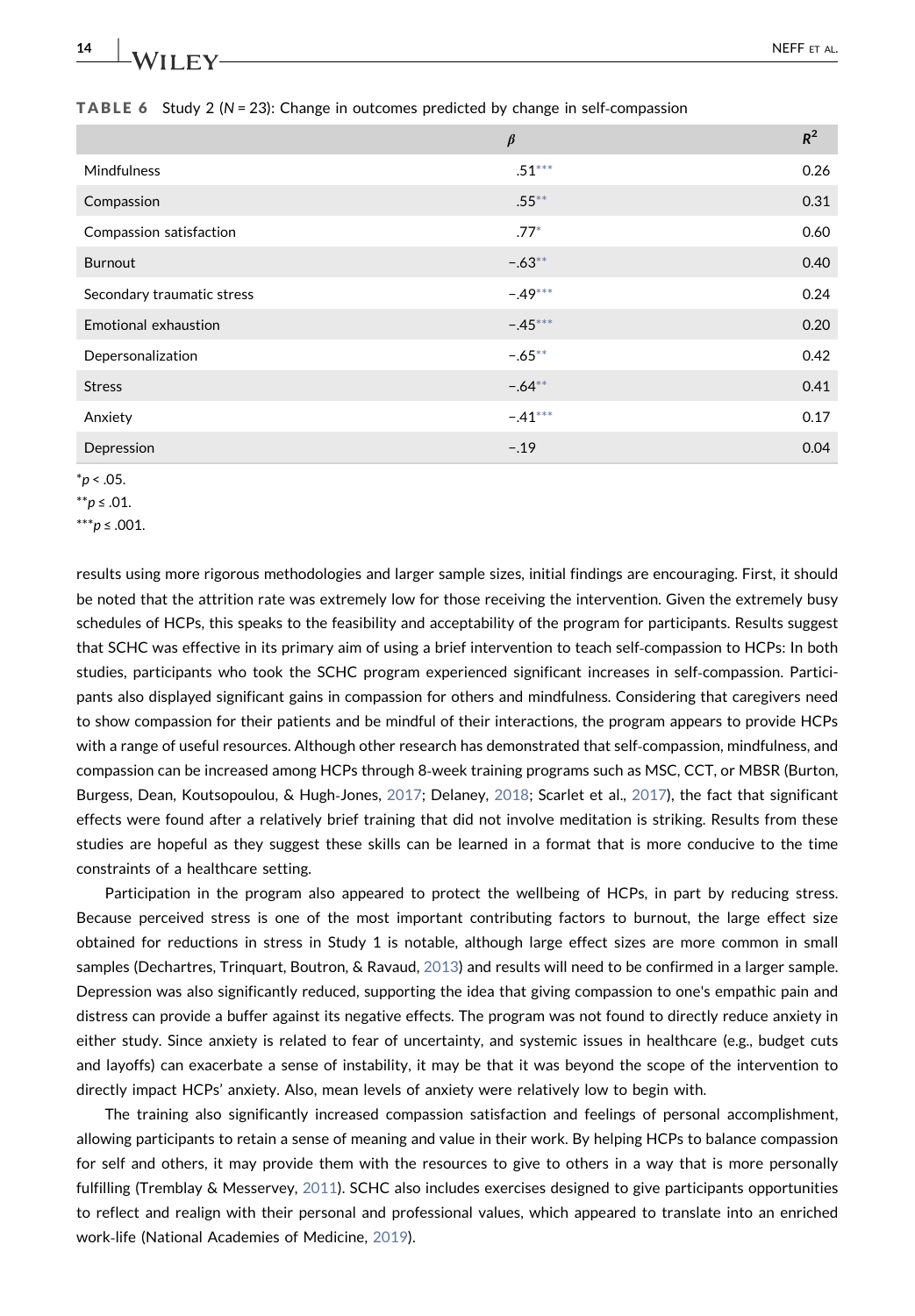Finally, the findings of Study 2 suggest that participation in SCHC significantly reduced secondary traumatic stress, burnout, exhaustion, and depersonalization (although findings for depersonalization were marginal). Of course, caution must be used when interpreting these findings because a control group was not included. Still, results are encouraging. By learning to give themselves compassion as they were caring for others, HCPs may have been less likely to take on the trauma of their patients and better able to sustain the act of caregiving without becoming drained or depleted.

In both studies change in self-compassion significantly predicted change in most other outcomes, supporting the idea that increased self‐compassion was the primary mechanism of program effectiveness. A moderation effect was also found in both studies which suggested that the SCHC program was especially helpful for individuals who were initially low in self-compassion. Individuals lacking self-compassion experienced larger increases in selfcompassion in both studies. and experienced greater decreases in depression in Study 1 and depersonalization in Study 2. These are encouraging findings because they suggest that even HCPs who tend to be hard on themselves can learn a new way of relating to themselves.

One of the most powerful aspects of self‐compassion training is that it provides concrete practices and tools that can be used in the moment, on the job, not just in the supportive context of the SCHC group. HCPs who took the program maintained all gains at least 3 months after the program ended. Given the constant stress of the healthcare environment, the ability to be compassionate and supportive to oneself in moments of distress is a gift that keeps on giving.

Taken as a whole, results suggest that the SCHC may be an effective antidote to caregiver fatigue and that self‐compassion could provide an important buffer against the intense demands of being an HCP. Further research using larger samples and more rigorous designs will be needed to confirm results, however.

Participants in Study 2 were interviewed about their experience of taking the SCHC program after data collection was completed, and an in‐depth qualitative analysis of the interviews is currently underway. We include a few illustrative examples from those interviews here. One participant commented, "I appreciated learning specific exercises that I could do when I'm in the middle of a very busy day. Something that wouldn't take very long, but could immediately change the dynamic of how I was feeling." Another described how she used the Compassion with Equanimity practice in her work with patients: "I have it taped to my computer; everyone is on their own life journey. Although I'm standing by this person's situation, I know it's not entirely within my power to make it go away, even if I wish I could. That's something that I know I have to tell myself a lot, especially with those patients whose situation I can't change." One participant summed up her experience as follows: "I think it's so necessaryeverybody should do it. It's really, really, really positive and helpful. But it surprises me after going through it that no other hospital I've worked for has ever done anything like this before." Comments like these suggest that self‐ compassion training could be a novel and effective way to help HCPs deal with the stress of their jobs in a manner that reduces the risk of burnout and helps them thrive.

The prevailing cultural norm in healthcare has historically been for HCPs to work tirelessly and to selflessly put patients' needs over one's own (Burks & Kobus, [2012](#page-16-7); McGaghie, Mytko, Brown, & Cameron, [2002\)](#page-18-22). HCPs may become so immersed in this other-oriented culture, which emphasizes patient satisfaction at all costs, that they may not know how to recognize and tend to their own struggles. Results from this study suggest that such norms may be due for an overhaul. Giving compassion to oneself in the act of caring for others is what actually allows HCPs to sustain giving to others without burning out. In fact, the idea that we can fully separate our own wellbeing from those of others is a fallacy. We are affected by the mental and emotional state of others, just as others are affected by our own internal states. When HCPs give themselves compassion for the difficulty and distress of caring for patients, their inner state becomes more peaceful, and patients then resonate with their caregiver's more positive mental state. Compassion is aimed at the alleviation of suffering, with the understanding that suffering is part of the shared human experience. To sustain compassion, therefore, self and others must be included. The SCHC program provides concrete tools for HCPs to do just that.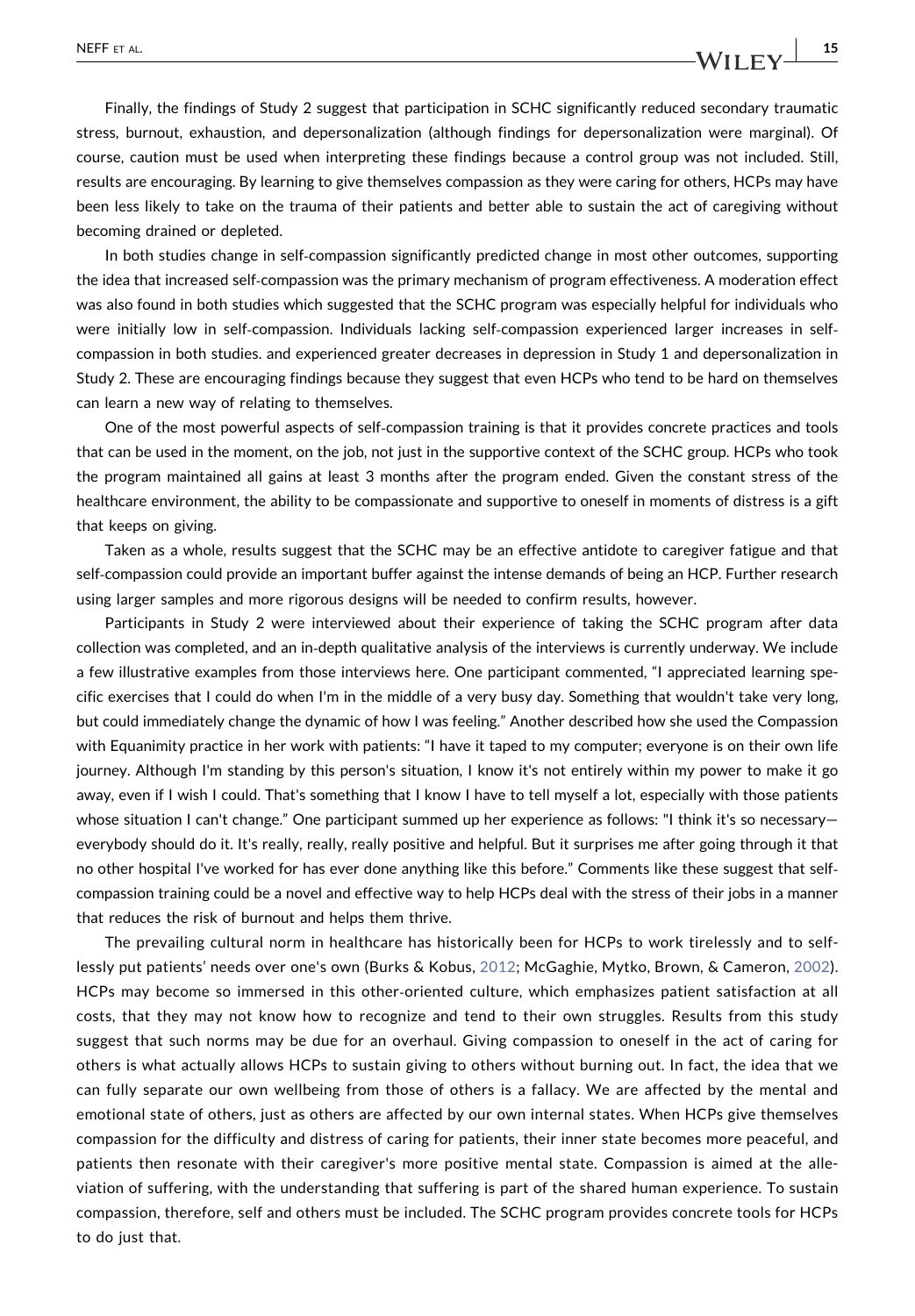$\frac{16}{16}$  WII FV— $\frac{16}{16}$  NEFF ET AL.

### 4.1 | Limitations and future directions

While the results of these studies are hopeful, it is important to acknowledge their limitations. First of all, due to the challenge of coordinating HCPs' schedules, participants were not randomly assigned to groups in Study 1. Without randomization, there may have been unaccounted for variables influencing results. Also, because a waitlist control group was used in Study 1 instead of an active control group, one cannot be sure that the benefits of group participation were actually attributable to the content of the SCHC program. Perhaps the act of gathering in the community each week provided an element of peer support that was responsible for some of the participants' positive experiences, given that peer support also helps to mitigate HCPs' stress, stigma, and isolation (J. Shapiro & Galowitz, [2016\)](#page-19-21). Future research could examine the difference between a guided program like SCHC and a peer support group to determine if one approach has benefits over the other. Additionally, we did not include a comparison group in Study 2, which limits the external validity and generalizability of the findings. Although results suggested that increased self-compassion explained the benefits of participation, future research should include an active control group and randomization to strengthen confidence in findings.

Additionally, HCPs who elected to participate in the study clearly had an inclination or interest in learning emotional resilience and self‐compassion skills in contrast to those who did not sign up. The intervention may be less effective for those with greater skepticism and resistance to self-compassion (Robinson et al., [2016\)](#page-19-22), and future research should examine the blocks that prevent people from benefitting from self-compassion training.

One notable feature of these studies was that despite our efforts to draw male participants, the large majority of participants were female. This is a typical limitation in research on mindfulness and self‐compassion interven-tions, with meta-analyses indicating that typically over 75% of participants are female (Ferrari et al., [2019](#page-17-15); Khoury, Sharma, Rush, & Fournier, [2015](#page-18-23)). Of course, given that women are more likely to take self‐compassion training than men, one could argue that it is appropriate to examine the effect of the program with females since this is the population that will be likely to take SCHC. Cultural gender‐role socialization appears to impact males' interest in self‐compassion, and research will be needed to understand how to make self‐compassion training more attractive to men (see Germer & Neff, [2019](#page-17-6) and Yarnell, Neff, Davidson, & Mullarkey, [2019](#page-19-23) for a discussion of these issues).

Another block may be the organizational culture of healthcare itself, in which compassion for others is emphasized more than self-compassion (Gustin & Wagner, [2012\)](#page-17-24). Future research might fruitfully explore whether participation in SCHC changes the larger healthcare culture. Though this was not examined in the current studies, there were signs that a wider cultural change may have been initiated. For instance, after data collection was completed, positive word of mouth led to four more SCHC classes being taught at the hospital, with more scheduled for the near future. Other local hospitals and caregiving facilities have also expressed interest in the program. Moreover, the language and concepts of self‐compassion are beginning to infiltrate discussions in the hospital where the intervention took place, including among those who have not taken SCHC. This is in line with research indicating that self‐compassion has a cascading effect on others: Individuals are more likely to feel compassion for themselves after hearing displays of self‐compassion (Miller & Kelly, [2020](#page-18-24)).

It would be valuable to investigate in future research whether the SCHC intervention affects HCPs' interactions with patients and their families in a way that enhances patient outcomes (Panagioti et al., [2018](#page-18-1)). Because self-compassion increases the ability to admit mistakes and increases the motivation to repair them (Zhang & Chen, [2016](#page-19-24)), it may be that self‐compassionate HCPs are more able to accept, acknowledge, and take responsibility for medical errors and thus improve patient care (Carroll & Quijada, [2004](#page-16-8); Kapp, [2001](#page-18-25)). Moreover, because compassion satisfaction and reduced burnout have been found to increase confidence and improve patient care (Kemper et al., [2019](#page-18-10); McHugh, Kutney‐Lee, Cimiotti, Sloane, & Aiken, [2011](#page-18-26); Smart et al., [2014\)](#page-19-7), it may be that self‐ compassion benefits patients as well as HCPs.

Another limitation of the studies was that the majority of participants were White and more research will be needed to determine if modifications are necessary to make the program more relevant and accessible to other populations. Future research should also examine whether SCHC is effective earlier in the course of professional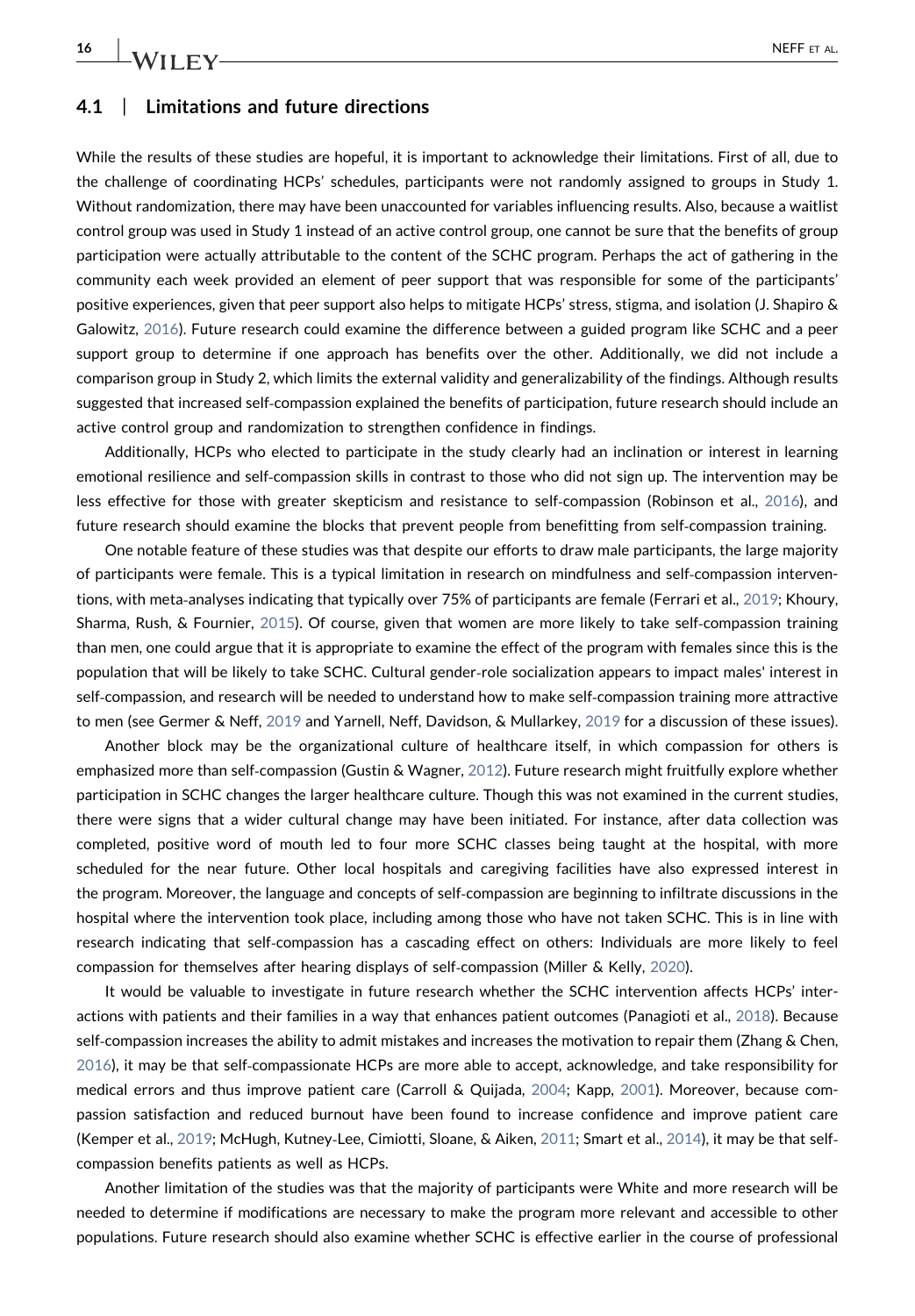training, and investigate its efficacy for medical students and residents. Considering that high rates of stress and burnout are found early on in medical training (Dyrbye et al., [2014](#page-17-25)), it may be that programs such as SCHC should be part of HCPs' training curriculum.

The format of SCHC may also be appropriate for other caregivers such as teachers and parents who could benefit from self‐compassion training but are also subject to time constraints. In fact, a version of the SCHC program has been developed for the parents of chronically ill children being seen at the children's hospital where the intervention was developed, and initial results are quite promising. Parents report that self-compassion has transformed their ability to care for their children in a sustainable manner.

Finally, although we found that training in self-compassion reduces burnout among HCPs, it is important to recognize that burnout is not primarily caused by individual factors. Thus, it can only be partially addressed through individual, person‐focused interventions. The National Academies of Medicine [\(2019](#page-18-0)) advocates for a systems approach to target the root causes and consequences of burnout. Although interventions such as SCHC may help HCPs cope with the stress of their profession, especially the empathic distress that it an inherent part of caring for those who are suffering, it is important that the responsibility for reducing burnout isn't shifted to HCPs themselves. Rather, structural changes in the way the healthcare organizations operate must be implemented, including improving resources (e.g., usefulness of technologies, support for mental health), adapting management processes to reduce administrative burden, and integrating policies and protocols that align with professional values and cultivate greater meaning and purpose (National Academies of Medicine, [2019\)](#page-18-0). To truly care for professional caregivers, change must be incorporated at organizational, interpersonal, and personal levels (Maslach & Leiter, [2017\)](#page-18-27).

#### ACKNOWLEDGMENTS

This study was supported by a grant from an anonymous donor to the Dell Children's Foundation in support of the work of the Center for Resiliency at Dell Children's. Self‐Compassion for Healthcare Communities (SCHC) is an adaptation of the Mindful Self‐Compassion program, approved and disseminated by the Center for Mindful Self‐ Compassion [\(http://www.CenterforMSC.org\)](http://www.CenterforMSC.org). Scientific editing by Timothy Elliott.

### ORCID

Kristin D. Neff<sup>1</sup> <https://orcid.org/0000-0002-8717-8981>

#### REFERENCES

- <span id="page-16-1"></span>Alkema, K., Linton, J. M., & Davies, R. (2008). A study of the relationship between self‐care, compassion satisfaction, compassion fatigue, and burnout among hospice professionals. Journal of Social Work in End-of-Life & Palliative Care, 4(2), 101–119.
- <span id="page-16-0"></span>Babenko, O., Mosewich, A. D., Lee, A., & Koppula, S. (2019). Association of physicians' self-compassion with work engagement, exhaustion, and professional life satisfaction. Medical Sciences, 7(2), 29.
- <span id="page-16-3"></span>Baer, R. A. (2003). Mindfulness training as a clinical intervention: A conceptual and empirical review. Clinical Psychology: Science and Practice, 10(2), 125–143.
- <span id="page-16-2"></span>Birnie, K., Speca, M., & Carlson, L. E. (2010). Exploring self‐compassion and empathy in the context of mindfulness‐based stress reduction (MBSR). Stress and Health, 26(5), 359–371.
- <span id="page-16-5"></span>Bollen, K. A., & Jackman, R. W. (1985). Regression diagnostics: An expository treatment of outliers and influential cases. Sociological Methods & Research, 13(4), 510–542.
- <span id="page-16-7"></span>Burks, D. J., & Kobus, A. M. (2012). The legacy of altruism in health care: The promotion of empathy, prosociality and humanism. Medical Education, 46(3), 317–325.
- <span id="page-16-6"></span>Burton, A., Burgess, C., Dean, S., Koutsopoulou, G. Z., & Hugh‐Jones, S. (2017). How effective are mindfulness‐based interventions for reducing stress among healthcare professionals? A systematic review and meta-analysis. Stress and Health, 33(1), 3–13.
- <span id="page-16-8"></span>Carroll, J. S., & Quijada, M. A. (2004). Redirecting traditional professional values to support safety: Changing organisational culture in health care. BMJ Quality & Safety, 13(Suppl 2), ii16–ii21.
- <span id="page-16-4"></span>Cohen, J. (1988). The effect size index: d, Statistical power analysis for the behavioral sciences (2nd ed., pp. 284–288).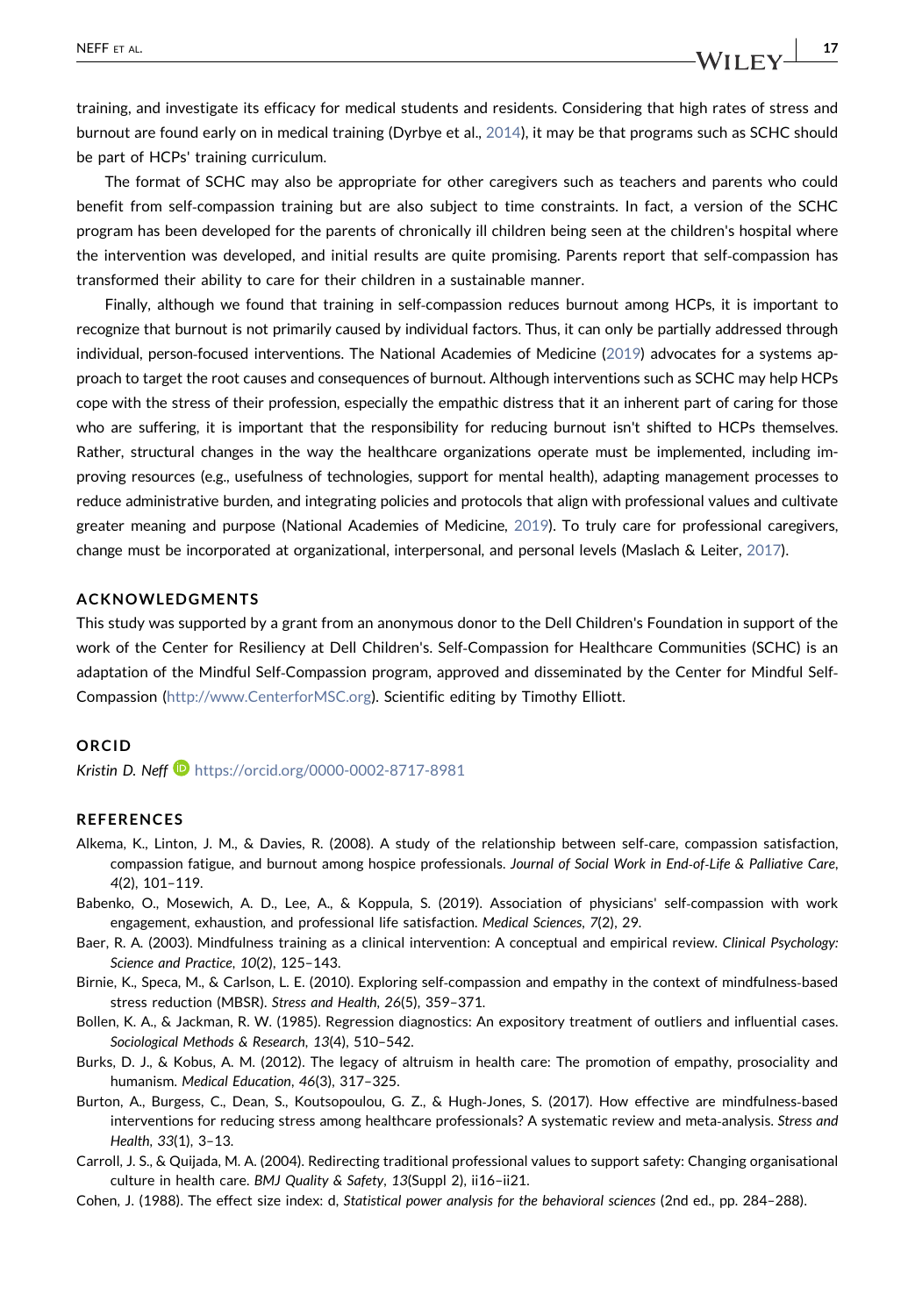## $18$  NA/II EV

- <span id="page-17-12"></span>Cook‐Cottone, C. P. (2015). Mindfulness and yoga for self‐regulation: A primer for mental health professionals. New York, NY: Springer Publishing Company.
- <span id="page-17-8"></span>Dahm, K. A., Meyer, E. C., Neff, K. D., Kimbrel, N. A., Gulliver, S. B., & Morissette, S. B. (2015). Mindfulness, self‐compassion, posttraumatic stress disorder symptoms, and functional disability in US Iraq and Afghanistan war veterans. Journal of Traumatic Stress, 28(5), 460–464.
- <span id="page-17-20"></span>Davis, M. H. (1980). Interpersonal reactivity index. Leviston, NY: Edwin Mellen Press.
- <span id="page-17-23"></span>Dechartres, A., Trinquart, L., Boutron, I., & Ravaud, P. (2013). Influence of trial sample size on treatment effect estimates: Meta‐epidemiological study. British Medical Journal, 346, f2304.
- <span id="page-17-17"></span>Delaney, M. C. (2018). Caring for the caregivers: Evaluation of the effect of an eight‐week pilot mindful self‐compassion (MSC) training program on nurses' compassion fatigue and resilience. PLOS One, 13(11), 0207261.
- <span id="page-17-10"></span>Duarte, J., Pinto‐Gouveia, J., & Cruz, B. (2016). Relationships between nurses' empathy, self‐compassion and dimensions of professional quality of life: A cross-sectional study. International Journal of Nursing Studies, 60, 1-11.
- <span id="page-17-25"></span>Dyrbye, L. N., West, C. P., Satele, D., Boone, S., Tan, L., Sloan, J., & Shanafelt, T. D. (2014). Burnout among US medical students, residents, and early career physicians relative to the general US population. Academic Medicine, 89(3), 443–451.
- <span id="page-17-21"></span>Faul, F., Erdfelder, E., Lang, A.‐G., & Buchner, A. (2007). G\*Power 3: A flexible statistical power analysis program for the social, behavioral, and biomedical sciences. Behavior Research Methods, 39, 175–191.
- <span id="page-17-18"></span>Feldman, G., Hayes, A., Kumar, S., Greeson, J., & Laurenceau, J. P. (2007). Mindfulness and emotion regulation: The development and initial validation of the Cognitive and Affective Mindfulness Scale‐Revised (CAMS‐R). Journal of Psychopathology and Behavioral Assessment, 29(3), 177–190.
- <span id="page-17-14"></span>Ferrari, M., Dal Cin, M., & Steele, M. (2017). Self‐compassion is associated with optimum self‐care behaviour, medical outcomes and psychological well-being in a cross-sectional sample of adults with diabetes. Diabetic Medicine, 34(11), 1546-1553.
- <span id="page-17-15"></span>Ferrari, M., Hunt, C., Harrysunker, A., Abbott, M. J., Beath, A. P., & Einstein, D. A. (2019). Self‐compassion interventions and psychosocial outcomes: A meta‐analysis of RCTs. Mindfulness, 10(8), 1455–1473.
- <span id="page-17-2"></span>Figley, C. R. (1995). Compassion fatigue: Toward a new understanding of the costs of caring. In B. H. Stamm (Ed.), Secondary traumatic stress: Self‐care issues for clinicians, researchers, and educators (pp. 3–28). Baltimore, MD: The Sidran Press.
- <span id="page-17-16"></span>Friis, A. M., Johnson, M. H., Cutfield, R. G., & Consedine, N. S. (2016). Kindness matters: A randomized controlled trial of a mindful self‐compassion intervention improves depression, distress, and HbA1c among patients with diabetes. Diabetes Care, 39(11), 1963–1971.
- <span id="page-17-6"></span>Germer, C., & Neff, K. (2019). Teaching the mindful self‐compassion program: A guide for professionals, New York, NY: Guilford Publications.
- <span id="page-17-4"></span>Goetz, J. L., Keltner, D., & Simon‐Thomas, E. (2010). Compassion: An evolutionary analysis and empirical review. Psychological Bulletin, 136, 351–374.
- <span id="page-17-11"></span>Gracia-Gracia, P., & Oliván-Blázquez, B. (2017). Burnout and mindfulness self-compassion in nurses of intensive care units: Cross‐Sectional Study. Holistic Nursing Practice, 31(4), 225–233.
- <span id="page-17-24"></span>Gustin, L. W., & Wagner, L. (2012). The butterfly effect of caring—clinical nursing teachers understanding of self‐ compassion as a source to compassionate care. Scandinavian Journal of Caring Sciences, 27(1), 175-183. [https://doi.](https://doi.org/10.1111/j.1471-6712.2012.01033) [org/10.1111/j.1471-6712.2012.01033](https://doi.org/10.1111/j.1471-6712.2012.01033)
- <span id="page-17-1"></span>Han, S., Shanafelt, T. D., Sinsky, C. A., Awad, K. M., Dyrbye, L. N., Fiscus, L. C., … Goh, J. (2019). Estimating the attributable cost of physician burnout in the United States. Annals of Internal Medicine, 170(11), 784–790.
- <span id="page-17-13"></span>Hernandez, G. (2009). The heART of self‐CARING: A journey to becoming an optimal healing presence to ourselves and our patients. Creative Nursing, 15(3), 129–133.
- <span id="page-17-5"></span>Hinderer, K. A., VonRueden, K. T., Friedmann, E., McQuillan, K. A., Gilmore, R., Kramer, B., & Murray, M. (2014). Burnout, compassion fatigue, compassion satisfaction, and secondary traumatic stress in trauma nurses. Journal of Trauma Nursing, 21(4), 160–169.
- <span id="page-17-9"></span>Hiraoka, R., Meyer, E. C., Kimbrel, N. A., DeBeer, B. B., Gulliver, S. B., & Morissette, S. B. (2015). Self‐compassion as a prospective predictor of PTSD symptom severity among trauma‐exposed US Iraq and Afghanistan war veterans. Journal of Traumatic Stress, 28(2), 127–133.
- <span id="page-17-3"></span>Hofmeyer, A., Kennedy, K., & Taylor, R. (2019). Contesting the term 'compassion fatigue': Integrating findings from social neuroscience and self‐care research. Collegian, 27, 232–237.
- <span id="page-17-7"></span>Hollis-Walker, L., & Colosimo, K. (2011). Mindfulness, self-compassion, and happiness in non-meditators: A theoretical and empirical examination. Personality and Individual Differences, 50(2), 222–227.
- <span id="page-17-19"></span>Hwang, J. Y., Plante, T., & Lackey, K. (2008). The development of the Santa Clara brief compassion scale: An abbreviation of Sprecher and Fehr's compassionate love scale. Pastoral Psychology, 56(4), 421–428.
- <span id="page-17-0"></span>Jackson, E. R., Shanafelt, T. D., Hasan, O., Satele, D. V., & Dyrbye, L. N. (2016). Burnout and alcohol abuse/dependence among US medical students. Academic Medicine, 91(9), 1251–1256.
- <span id="page-17-22"></span>Judd, C. M., Westfall, J., & Kenny, D. A. (2012). Treating stimuli as a random factor in social psychology: A new and comprehensive solution to a pervasive but largely ignored problem. Journal of Personality and Social Psychology, 103(1), 54-69.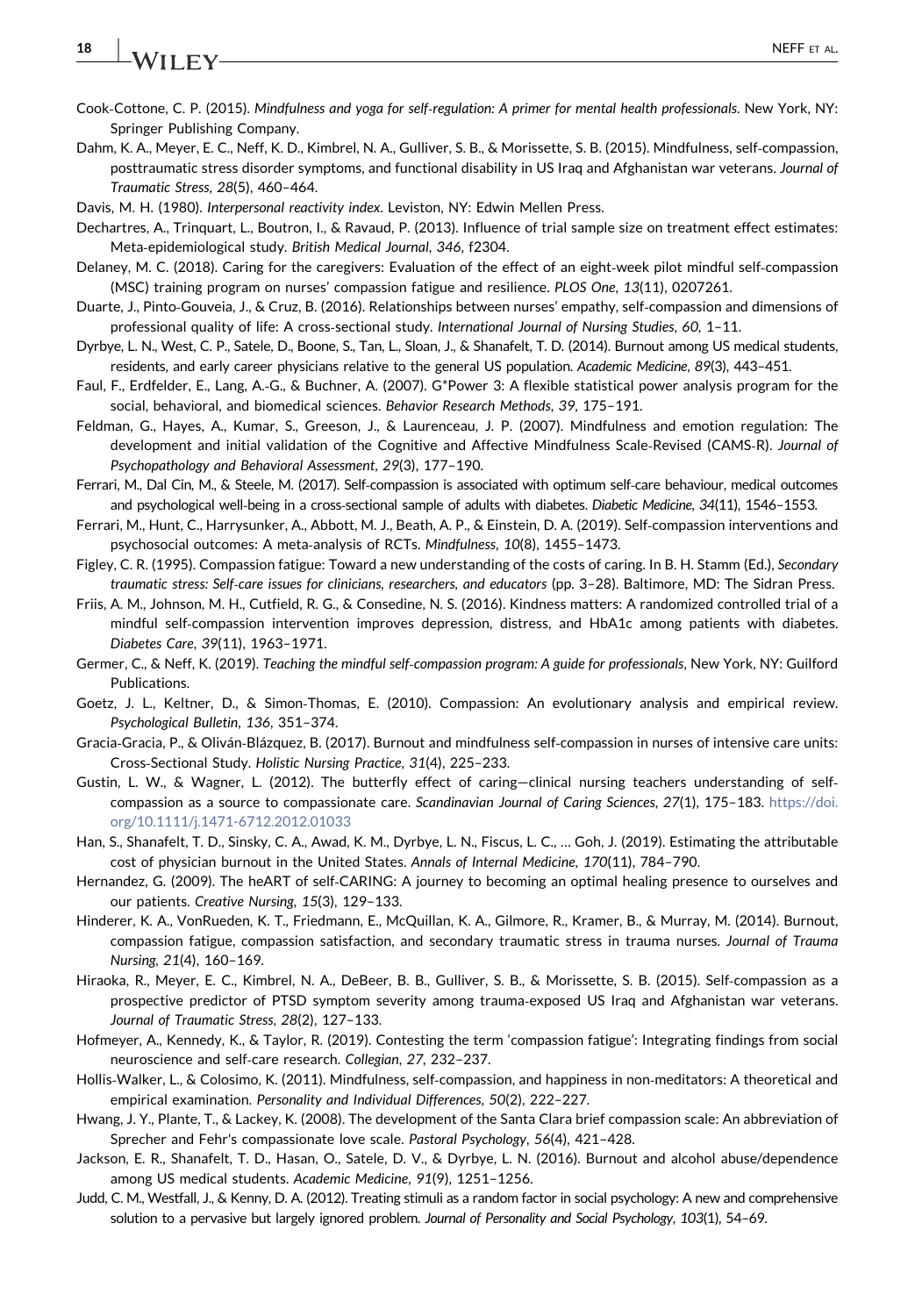- <span id="page-18-25"></span>Kapp, M. B. (2001). Medical mistakes and older patients: Admitting errors and improving care. Journal of the American Geriatrics Society, 49(10), 1361–1365.
- <span id="page-18-16"></span>Kelly, A. C., Zuroff, D. C., Foa, C. L., & Gilbert, P. (2010). Who benefits from training in self‐compassionate self‐regulation? A study of smoking reduction. Journal of Social and Clinical Psychology, 29(7), 727–755.
- <span id="page-18-10"></span>Kemper, K. J., McClafferty, H., Wilson, P. M., Serwint, J. R., Batra, M., … Mahan, J. D., Pediatric Resident Burnout‐Resilience Study Consortium. (2019). Do mindfulness and self‐compassion predict burnout in pediatric residents? Academic Medicine, 94(6), 876–884.
- <span id="page-18-13"></span>Kemper, K. J., Mo, X., & Khayat, R. (2015). Are mindfulness and self‐compassion associated with sleep and resilience in health professionals? The Journal of Alternative and Complementary Medicine, 21(8), 496–503.
- <span id="page-18-12"></span>Kemper, K. J., Schwartz, A., Wilson, P. M., Mahan, J. D., Schubert, C. J., Staples, B. B., … Batra, M. (2020). Burnout in pediatric residents: Three years of national survey data. Pediatrics, 145, 1.
- <span id="page-18-23"></span>Khoury, B., Sharma, M., Rush, S. E., & Fournier, C. (2015). Mindfulness‐based stress reduction for healthy individuals: A meta‐analysis. Journal of Psychosomatic Research, 78(6), 519–528.
- <span id="page-18-3"></span>Klimecki, O. M., Leiberg, S., Ricard, M., & Singer, T. (2014). Differential pattern of functional brain plasticity after compassion and empathy training. Social Cognitive and Affective Neuroscience, 9(6), 873–879.
- <span id="page-18-2"></span>Klimecki, O. M., & Singer, T. (2012). Empathic distress fatigue rather than compassion fatigue? Integrating findings from empathy research in psychology and social neuroscience. Pathological Altruism, 368–383.
- <span id="page-18-14"></span>Kravits, K., McAllister‐Black, R., Grant, M., & Kirk, C. (2010). Self‐care strategies for nurses: A psycho‐educational intervention for stress reduction and the prevention of burnout. Applied Nursing Research, 23(3), 130–138.
- <span id="page-18-17"></span>Lovibond, P. F., & Lovibond, S. H. (1995). The structure of negative emotional states: Comparison of the Depression Anxiety Stress Scales (DASS) with the Beck Depression and Anxiety Inventories. Behaviour Research and Therapy, 33(3), 335–343.
- <span id="page-18-7"></span>MacBeth, A., & Gumley, A. (2012). Exploring compassion: A meta‐analysis of the association between self‐compassion and psychopathology. Clinical Psychology Review, 32(6), 545–552.
- <span id="page-18-19"></span>Maslach, C. (1982). Burnout: The cost of caring. New York, NY: Prentice‐Hall.
- <span id="page-18-20"></span>Maslach, C., Jackson, S. E., & Leiter, M. P. (1996). Maslach Burnout Inventory Manual (3rd ed.). Palo Alto, CA: Consulting Psychologists Press.
- <span id="page-18-27"></span>Maslach, C., & Leiter, M. P. (2017). New insights into burnout and health care: Strategies for improving civility and alleviating burnout. Medical Teacher, 39(2), 160–163.
- <span id="page-18-18"></span>McCoy, C. E. (2017). Understanding the intention-to-treat principle in randomized controlled trials. Western Journal of Emergency Medicine, 18(6), 1075–1078.
- <span id="page-18-22"></span>McGaghie, W. C., Mytko, J. J., Brown, W. N., & Cameron, J. R. (2002). Altruism and compassion in the health professions: A search for clarity and precision. Medical Teacher, 24(4), 374–378.
- <span id="page-18-26"></span>McHugh, M. D., Kutney‐Lee, A., Cimiotti, J. P., Sloane, D. M., & Aiken, L. H. (2011). Nurses' widespread job dissatisfaction, burnout, and frustration with health benefits signal problems for patient care. Health Affairs, 30(2), 202–210.
- <span id="page-18-24"></span>Miller, K., & Kelly, A. (2020). Is self‐compassion contagious? An examination of whether hearing a display of self‐ compassion impacts self-compassion in the listener. Canadian Journal of Behavioural Science/Revue Canadienne des Sciences du Comportement, 52(2), 159–170.
- <span id="page-18-0"></span>National Academies of Medicine. (2019). Taking action against clinician burnout: A systems approach to professional well‐being. Washington, DC: The National Academies Press.
- <span id="page-18-5"></span>Neff, K. D. (2003a). Self‐compassion: An alternative conceptualization of a healthy attitude toward oneself. Self and Identity, 2(2), 85–101.
- <span id="page-18-6"></span>Neff, K. D. (2003b). The development and validation of a scale to measure self‐compassion. Self and Identity, 2(3), 223–250.
- <span id="page-18-9"></span>Neff, K. D., & Faso, D. J. (2015). Self‐compassion and well‐being in parents of children with autism. Mindfulness, 6(4), 938–947.
- <span id="page-18-15"></span>Neff, K. D., & Germer, C. K. (2013). A pilot study and randomized controlled trial of the mindful self‐compassion program. Journal of Clinical Psychology, 69(1), 28–44.
- <span id="page-18-8"></span>Neff, K. D., Rude, S. S., & Kirkpatrick, K. L. (2007). An examination of self‐compassion in relation to positive psychological functioning and personality traits. Journal of Research in Personality, 41(4), 908–916.
- <span id="page-18-11"></span>Olson, K., & Kemper, K. J. (2014). Factors associated with well‐being and confidence in providing compassionate care. Journal of Evidence‐Based Complementary & Alternative Medicine, 19(4), 292–296.
- <span id="page-18-1"></span>Panagioti, M., Geraghty, K., Johnson, J., Zhou, A., Panagopoulou, E., Chew‐Graham, C., … Esmail, A. (2018). Association between physician burnout and patient safety, professionalism, and patient satisfaction: A systematic review and meta‐analysis. JAMA Internal Medicine, 178(10), 1317–1331.
- <span id="page-18-21"></span>Pommier, E., Neff, K. D., & Tóth‐Király, I. (2020). The Development and Validation of the Compassion Scale. Assessment, 27(1), 21–39.
- <span id="page-18-4"></span>Raab, K. (2014). Mindfulness, self‐compassion, and empathy among health care professionals: A review of the literature. Journal of Health Care Chaplaincy, 20(3), 95–108.